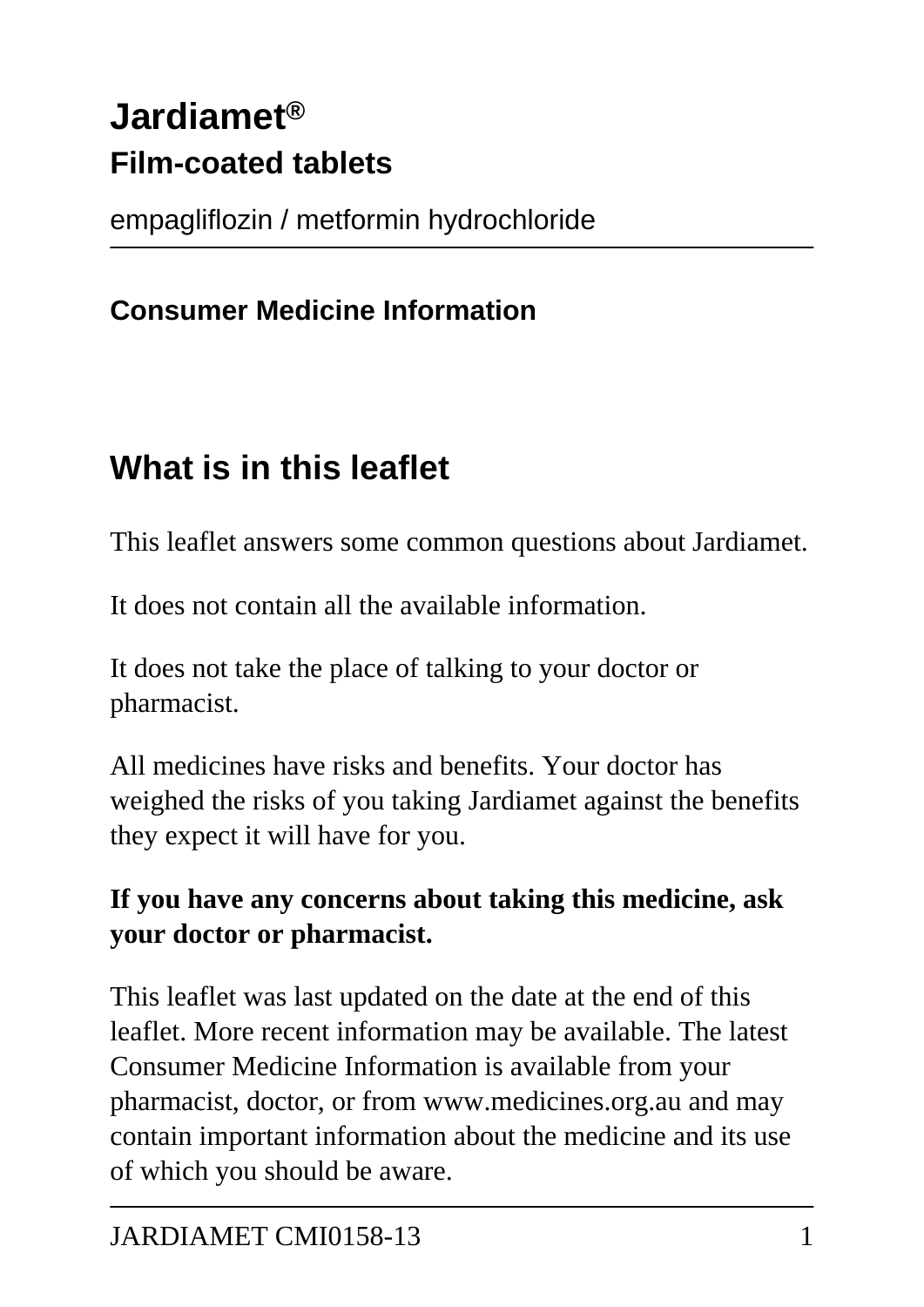### **Keep this leaflet with the medicine.**

You may need to read it again.

# **What Jardiamet is used for**

Jardiamet is used to lower blood sugar levels in patients with type 2 diabetes mellitus.

It may be used when diet plus exercise do not provide adequate blood sugar level control either:

- alone as a single medicine, or
- in combination with certain other anti-diabetic medicines such as:
	- sulfonylurea
	- pioglitazone
	- insulin
	- linagliptin.

If you have type 2 diabetes mellitus and cardiovascular disease, empagliflozin (one of the active ingredients in Jardiamet) can be used to reduce your risk of dying from your cardiovascular disease.

Type 2 diabetes mellitus is also called non-insulin-dependent diabetes mellitus or NIDDM. Type 2 diabetes develops if the body does not make enough insulin, or if the insulin that your body makes does not work as well as it should.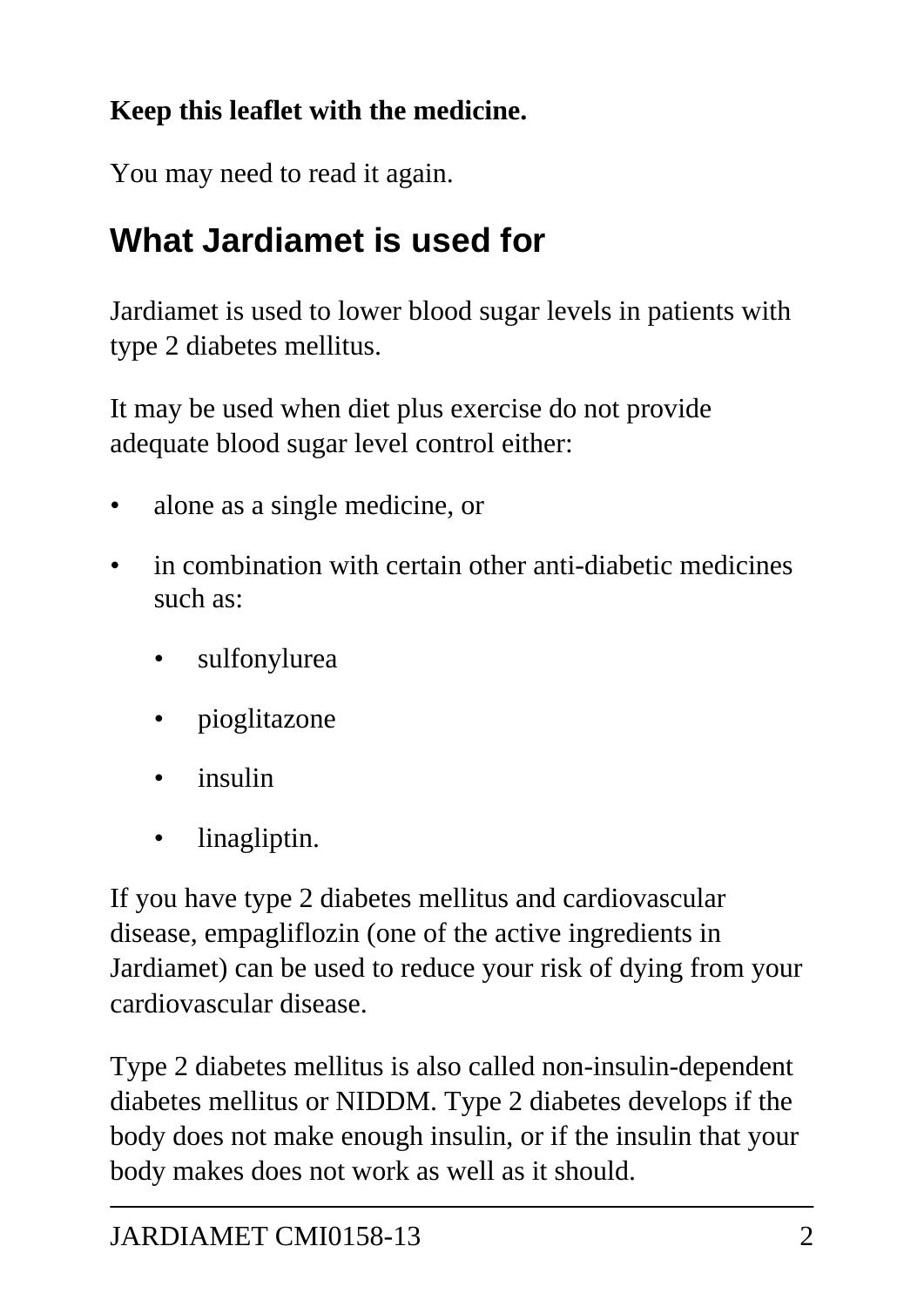Insulin is a substance which helps to lower the level of sugar in your blood, especially after meals.

When the level of sugar builds up in your blood, this can cause damage to the body's cells and lead to serious problems with your heart, eyes, circulation or kidneys.

## **How Jardiamet works**

Jardiamet contains two different active ingredients:

- empagliflozin, which belongs to a group of medicines called SGLT2 (sodium-glucose co-transporter 2) inhibitors, and
- metformin, which belongs to a class of medicines called biguanides.

Both medicines work together to control blood sugar levels in patients with type 2 diabetes mellitus by increasing the amount of glucose expelled in urine, and lowering the amount of sugar made by your body.

Lowering and controlling blood sugar may help prevent or delay complications of diabetes, such as heart disease, kidney disease, blindness and foot amputation.

Along with diet and exercise, this medicine helps lower your blood sugar.

Your doctor may have prescribed Jardiamet to replace the anti-diabetic medicine(s) you are currently taking. It is important that you continue to follow the diet and/or exercises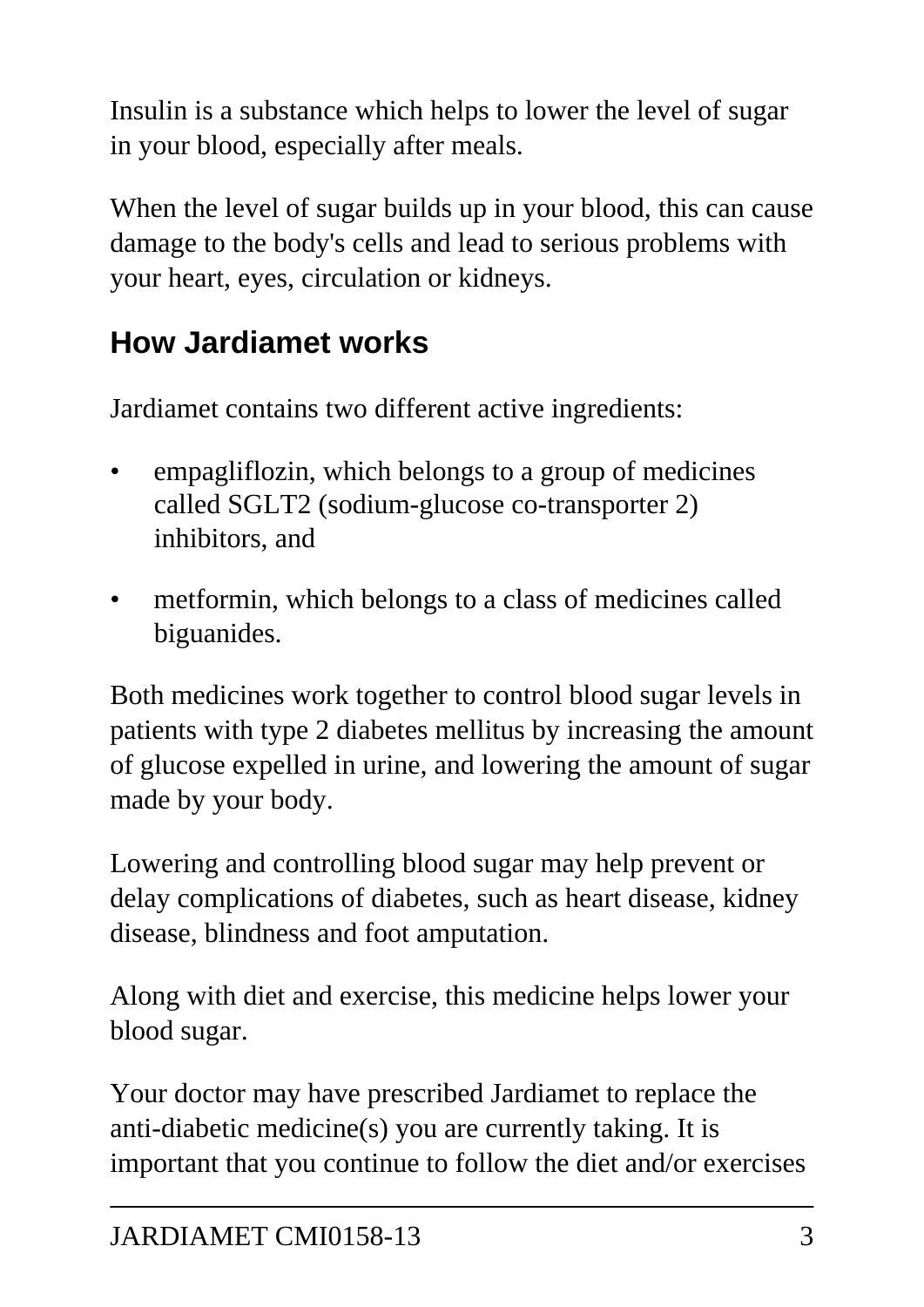recommended for you while you are on treatment with Jardiamet.

#### **Ask your doctor if you have any questions about why this medicine has been prescribed for you.**

Your doctor may have prescribed it for another reason.

This medicine is available only with a doctor's prescription. It is not addictive.

# **Before you take Jardiamet**

## **When you must not take it**

#### **Do not take Jardiamet if you have an allergy to:**

- any medicine containing empagliflozin or metformin (the active ingredients in Jardiamet)
- any of the other ingredients listed at the end of this leaflet.

Some of the symptoms of an allergic reaction may include:

- shortness of breath
- wheezing or difficulty breathing
- swelling of the face, lips, tongue or other parts of the body
- rash, itching or hives on the skin.

#### **Do not take Jardiamet if you:**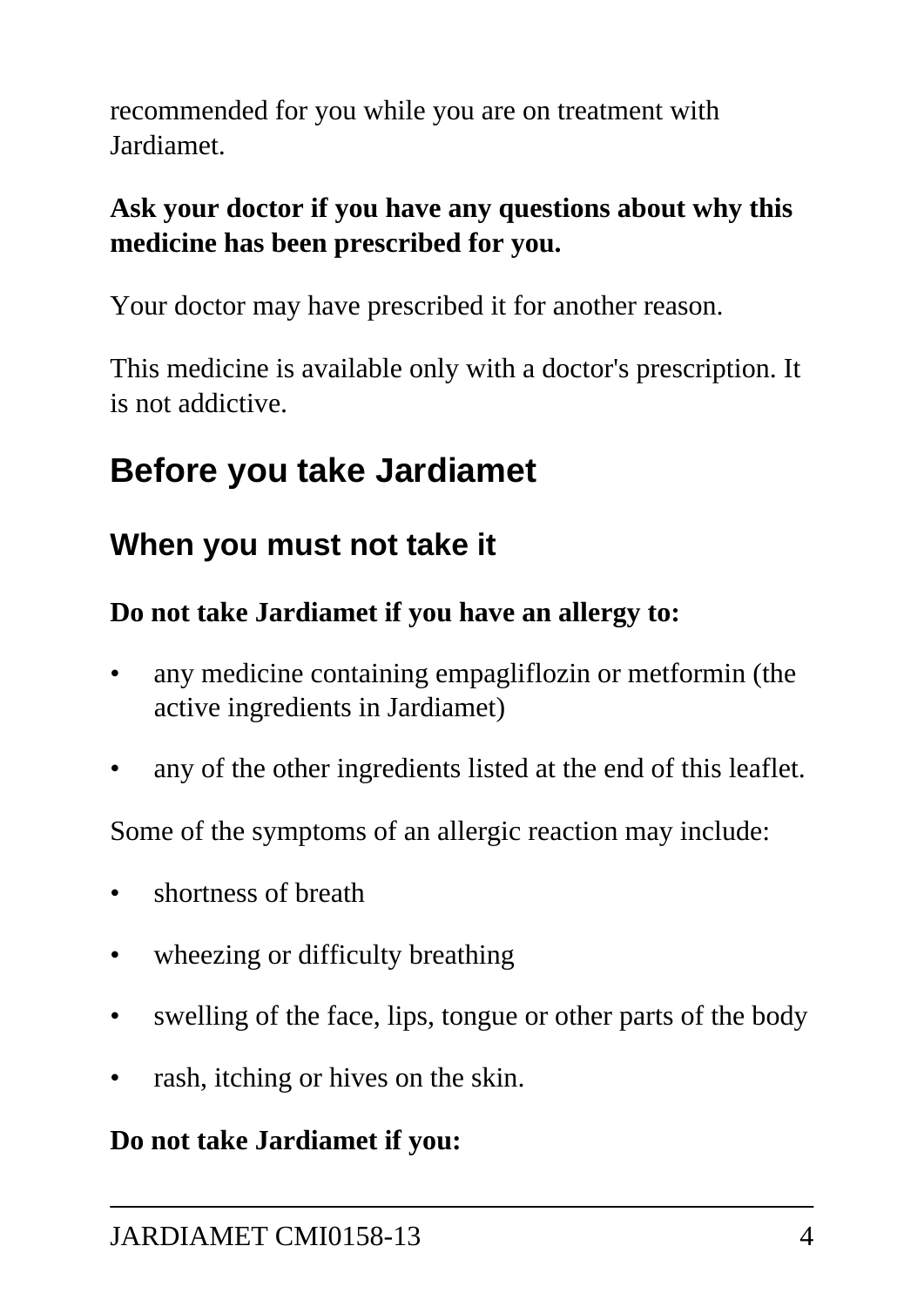- have any type of metabolic acidosis such as lactic acidosis, diabetic ketoacidosis (a symptom of uncontrolled diabetes, in which substances called ketone bodies build up in the blood - you may notice this as an unusual fruity odour on your breath, difficulty breathing, confusion and frequent urination)
- have had a diabetic pre-coma
- have problems with your kidneys
- have problems with your liver
- have a severe infection
- are dehydrated
- are treated for acute heart failure or have recently had a heart attack
- have severe problems with your circulation (such as shock)
- have severe breathing difficulties
- have blood clots in the lungs (symptoms include coughing, shortness of breath, chest pain and a fast heart rate)
- have significant blood loss
- have gangrene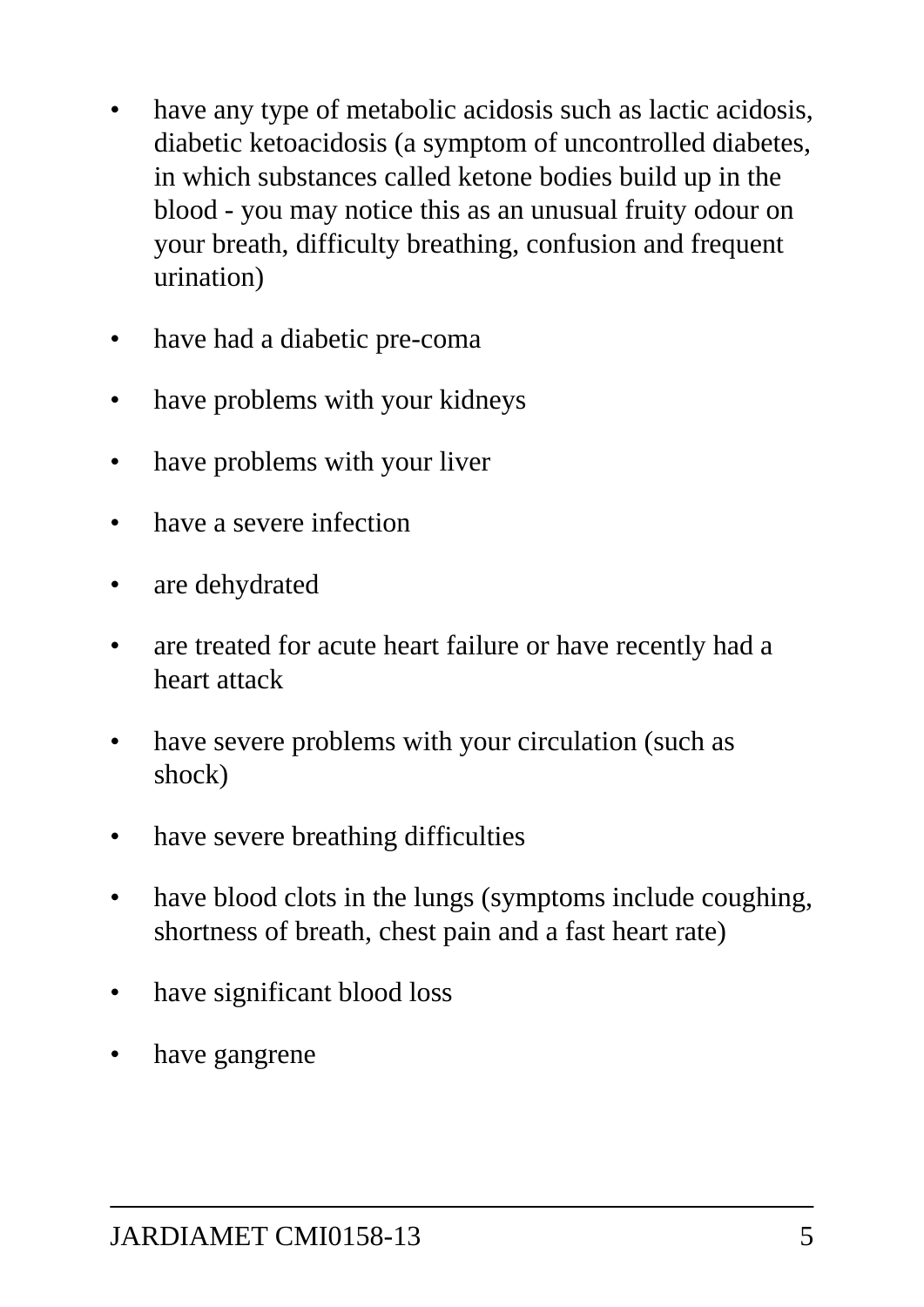- have inflammation of the pancreas (pancreatitis), symptoms include severe upper stomach pain, often with nausea and vomiting
- drink excessive alcohol (all the time or "binge" drinking).

#### **Talk to your doctor about when to stop taking Jardiamet and when to start taking it again if you:**

- are going to have an X-ray where you will be injected with an iodinated contrast (dye)
- are planning to have surgery (including where the use of insulin is essential).

#### **Do not take this medicine if you are pregnant or intending to become pregnant.**

It may affect your developing baby if you take it during pregnancy.

#### **Do not breastfeed if you are taking this medicine.**

Metformin, one of the active ingredients in Jardiamet passes into human breast milk and could affect your baby. It is not known whether the active ingredient, empagliflozin passes into human breast milk.

#### **Do not give this medicine to a child under the age of 18 years.**

Safety and effectiveness in children younger than 18 years has not been established.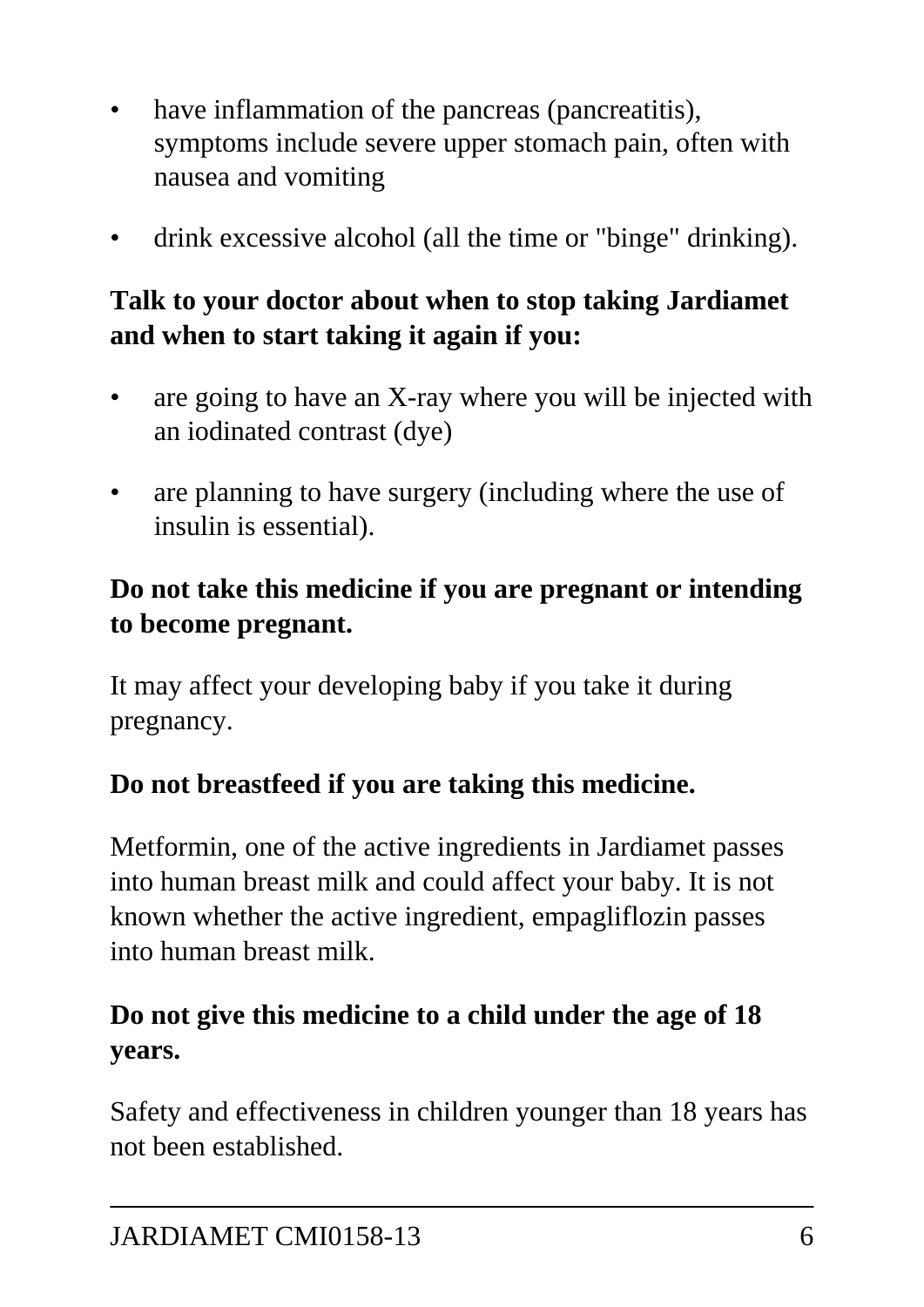#### **Do not take this medicine after the expiry date printed on the pack or if the packaging is torn or shows signs of tampering.**

If it has expired or is damaged, return it to your pharmacist for disposal.

**If you are not sure whether you should start taking this medicine, talk to your doctor.**

## **Before you start to take it**

**Discard any other medicines containing metformin or empagliflozin that your doctor might have prescribed to you in the past and that you may still have in your possession.**

Jardiamet contains empagliflozin and metformin. If you have more than one metformin-containing medicine in your possession you may accidentally take too much (overdose). Accidentally taking too much metformin can cause a very serious side effect called lactic acidosis.

#### **ACCIDENTAL METFORMIN OVERDOSING IS A SIGNIFICANT SAFETY RISK.**

#### **Ask your doctor or pharmacist if you are unsure if you have any other medicines containing metformin.**

Metformin is sold under many different brand names in Australia.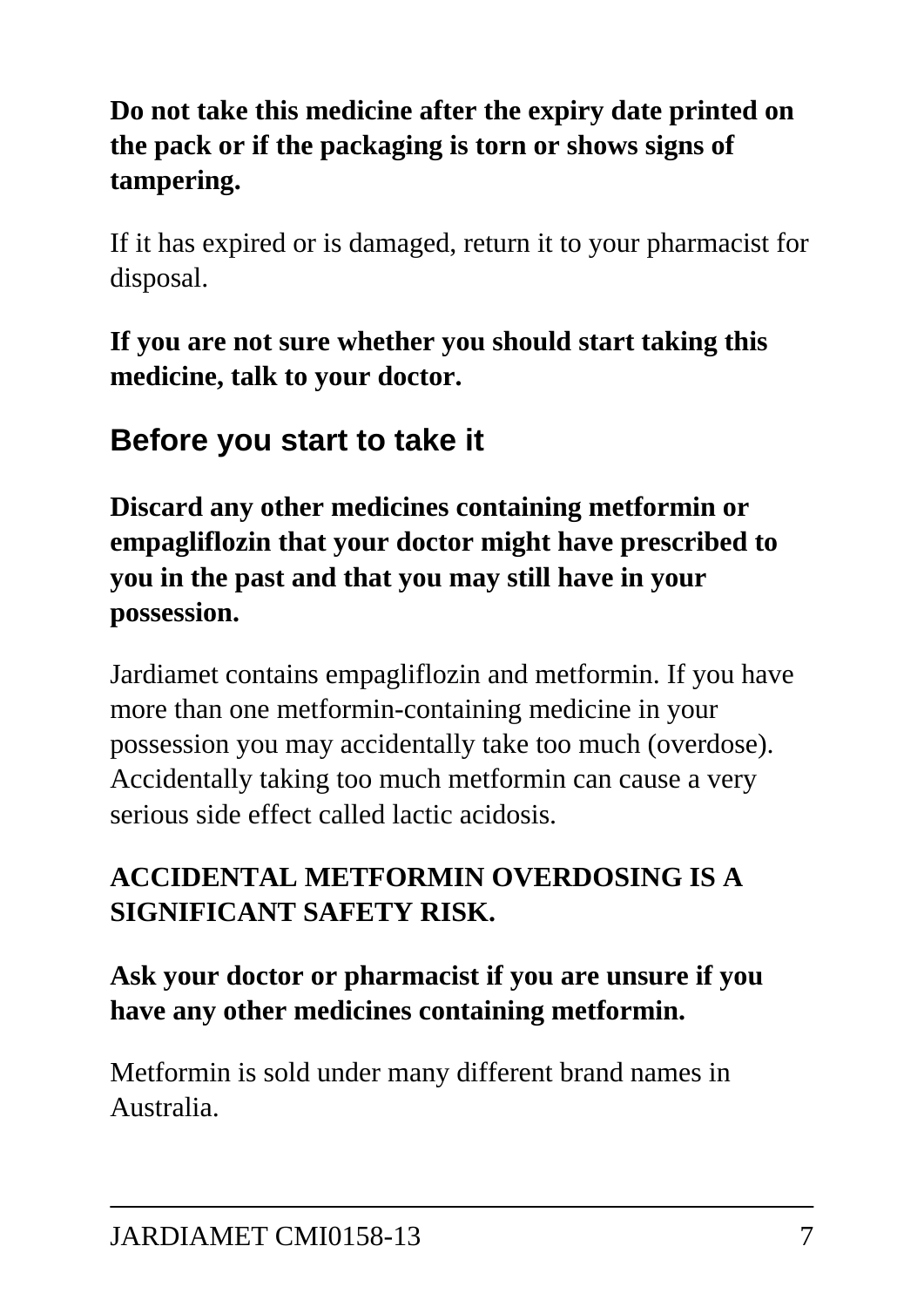Your doctor or pharmacist will know which other medicines also contain metformin.

#### **Tell your doctor if you have allergies to any other medicines, foods, preservatives or dyes.**

#### **Tell your doctor if you have type 1 diabetes, a condition where your body does not produce insulin.**

Jardiamet should not be used to treat type 1 diabetes.

#### **Tell your doctor if you are sick, have diarrhoea or fever, or if you are not able to eat or drink.**

These conditions can cause dehydration. Your doctor may ask you to stop taking Jardiamet until you recover to prevent loss of too much body fluid.

#### **Tell your doctor if you have a serious infection of the kidney or the urinary tract with fever.**

Your doctor may ask you to stop taking Jardiamet until you have recovered.

#### **Tell your doctor if you have heart problems, history of low blood pressure, or are 75 years of age or older.**

Increased passing of urine due to the medicine may affect fluid balance in your body and increase your risk of dehydration.

#### **Tell your doctor if you are 85 years of age or older.**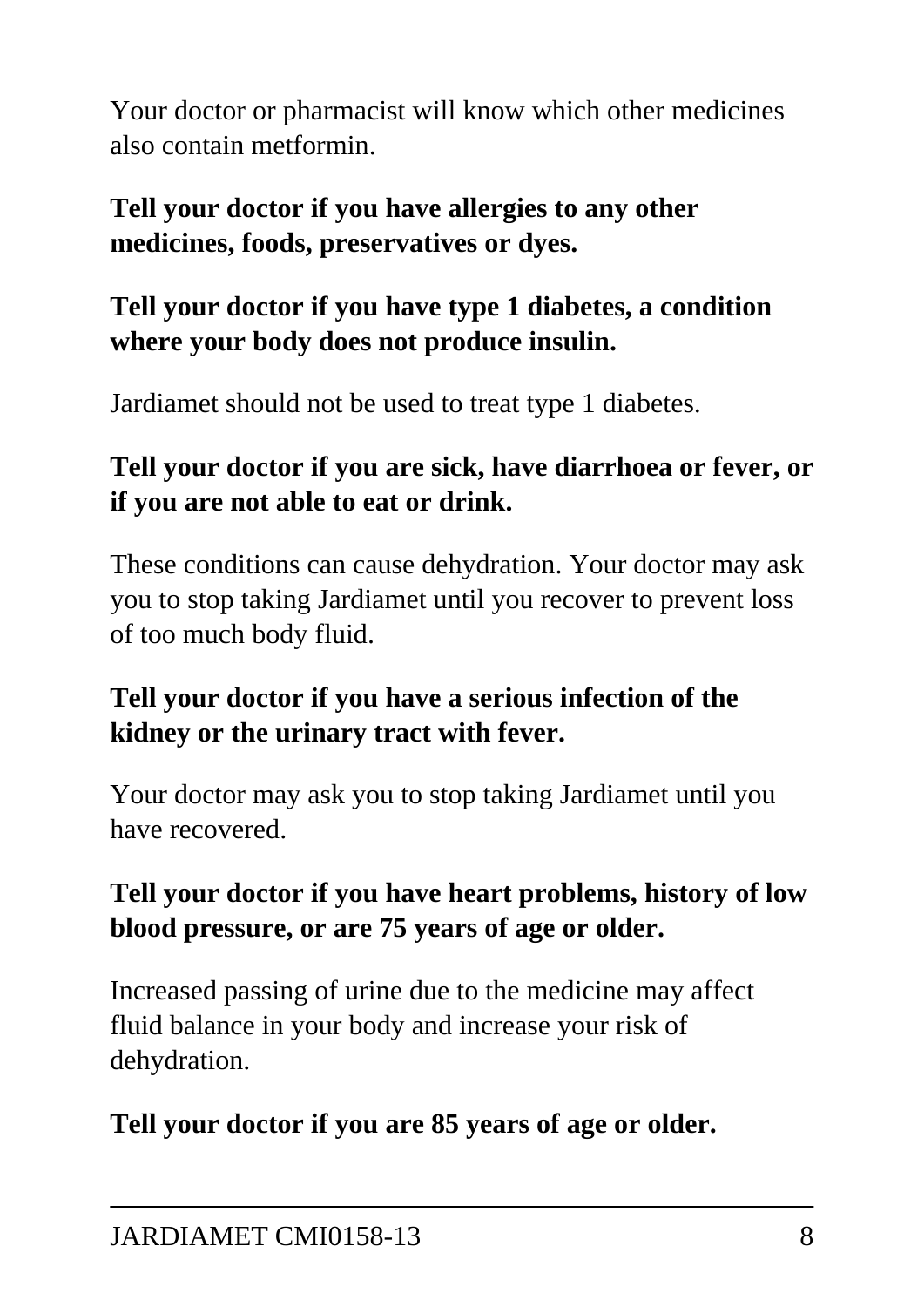You should not start taking Jardiamet if you are over 85 years of age.

**If you have not told your doctor about any of the above, tell him/her before you start taking Jardiamet.**

## **Taking other medicines**

**Tell your doctor or pharmacist if you are taking any other medicines, including any that you get without a prescription from your pharmacy, supermarket or health food shop.**

Some medicines and Jardiamet may interfere with each other. These include:

- an antibiotic medicine used to treat certain infections such as tuberculosis (rifampicin)
- a medicine used to treat reflux and ulcers (cimetidine)
- medicines used to treat diseases that involve inflammation, like asthma and arthritis (corticosteroids)
- specific medicines for the treatment of high blood pressure (ACE inhibitors, angiotensin II receptor antagonists, calcium channel blockers, beta blockers)
- medicines used to prevent blood clots, such as warfarin
- medicines which increase urine production (diuretics)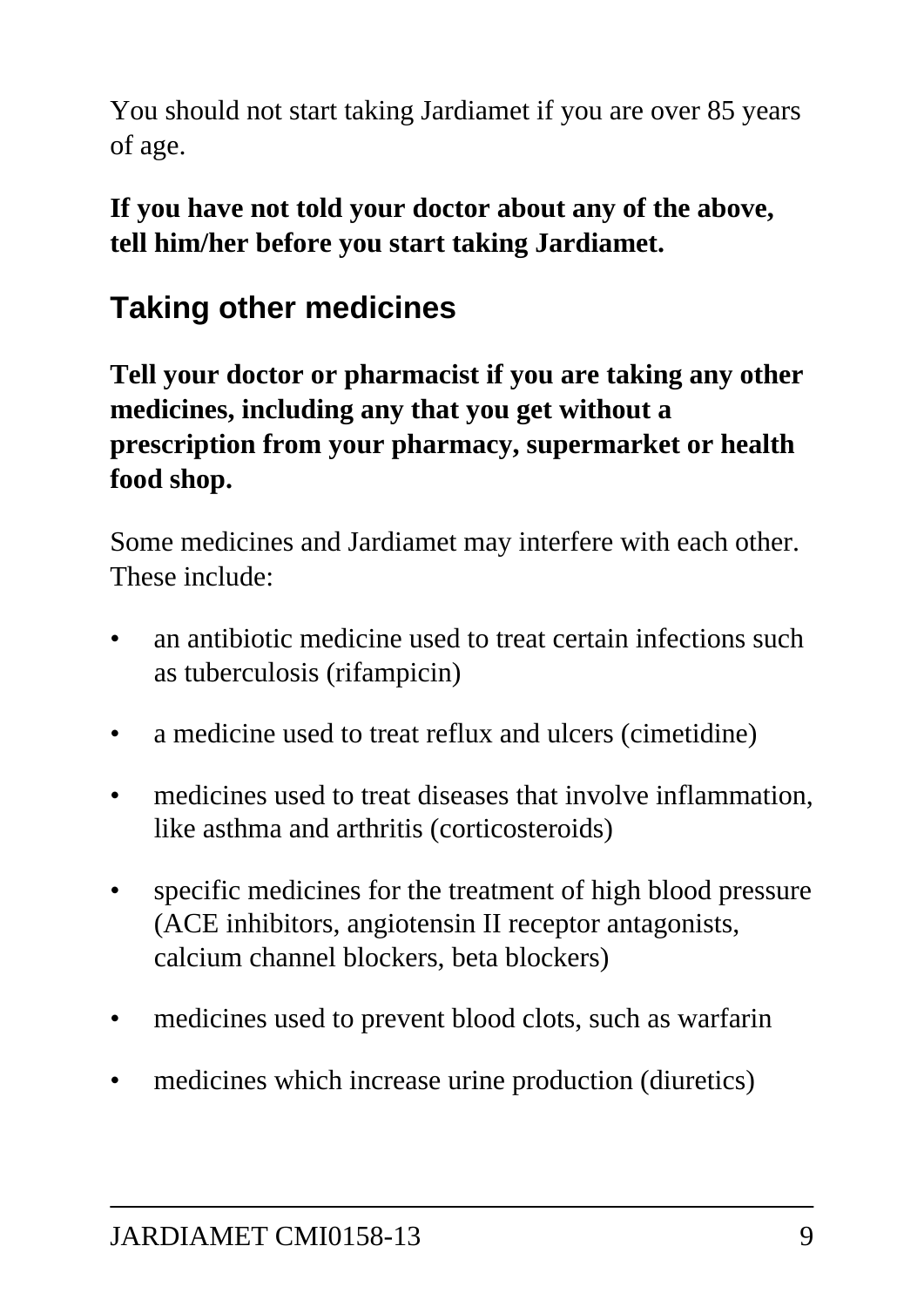- some medicines used to treat asthma (salbutamol or terbutaline)
- medicines used to relieve pain, swelling and other symptoms of inflammation (NSAIDs (non-steroidal antiinflammatory drugs) such as aspirin, diclofenac, ibuprofen, meloxicam, naproxen or piroxicam, and selective COX II inhibitors such as celecoxib, parecoxib, etoricoxib)
- iodinated contrast agents (which you may receive while having an X-ray)
- alcohol-containing medicines
- a medicine used in people with multiple sclerosis, and in young children to treat some types of seizures (fits) (tetracosactrin)
- a medicine used to treat endometriosis (danazol)
- a medicine used to treat schizophrenia and other mental illnesses (chlorpromazine)
- medicines used in the treatment of HIV and chronic hepatitis C infections (dolutegravir, daclatasvir)
- medicines used in the treatment of certain cancers (crizotinib, olaparib, vandetanib)
- medicines used to control fits (seizures), chronic pain or glaucoma (topiramate, zonisamide, acetazolamide, dichlorphenamide).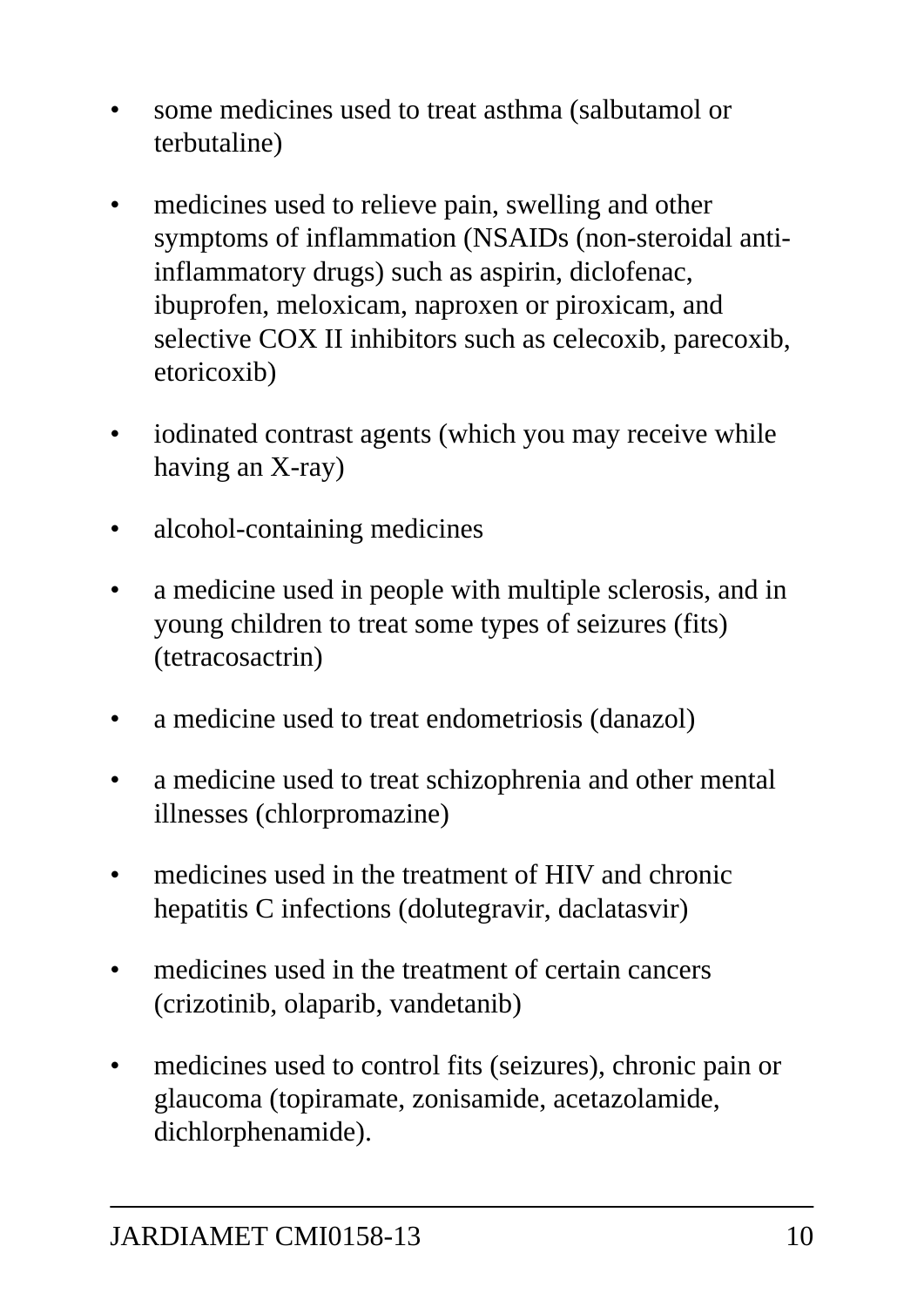These medicines may be affected by Jardiamet or may affect how well it works. You may need different amounts of your medicines, or you may need to take different medicines.

Your doctor, pharmacist or diabetes educator can tell you what to do if you are taking any of these medicines. They also have more information on medicines to be careful with or avoid while taking this medicine.

## **How to take Jardiamet**

**Follow all directions given to you by your doctor or pharmacist carefully.**

They may differ from the information contained in this leaflet.

**If you do not understand the instructions on the box, ask your doctor or pharmacist for help.**

## **How much to take**

Your doctor will tell you how many Jardiamet tablets to take and how often you should take them.

The usual dose is one Jardiamet tablet twice daily.

**Take Jardiamet exactly as your doctor or pharmacist has told you.**

## **How to take it**

**Swallow the tablets whole with a full glass of water during or after meals.**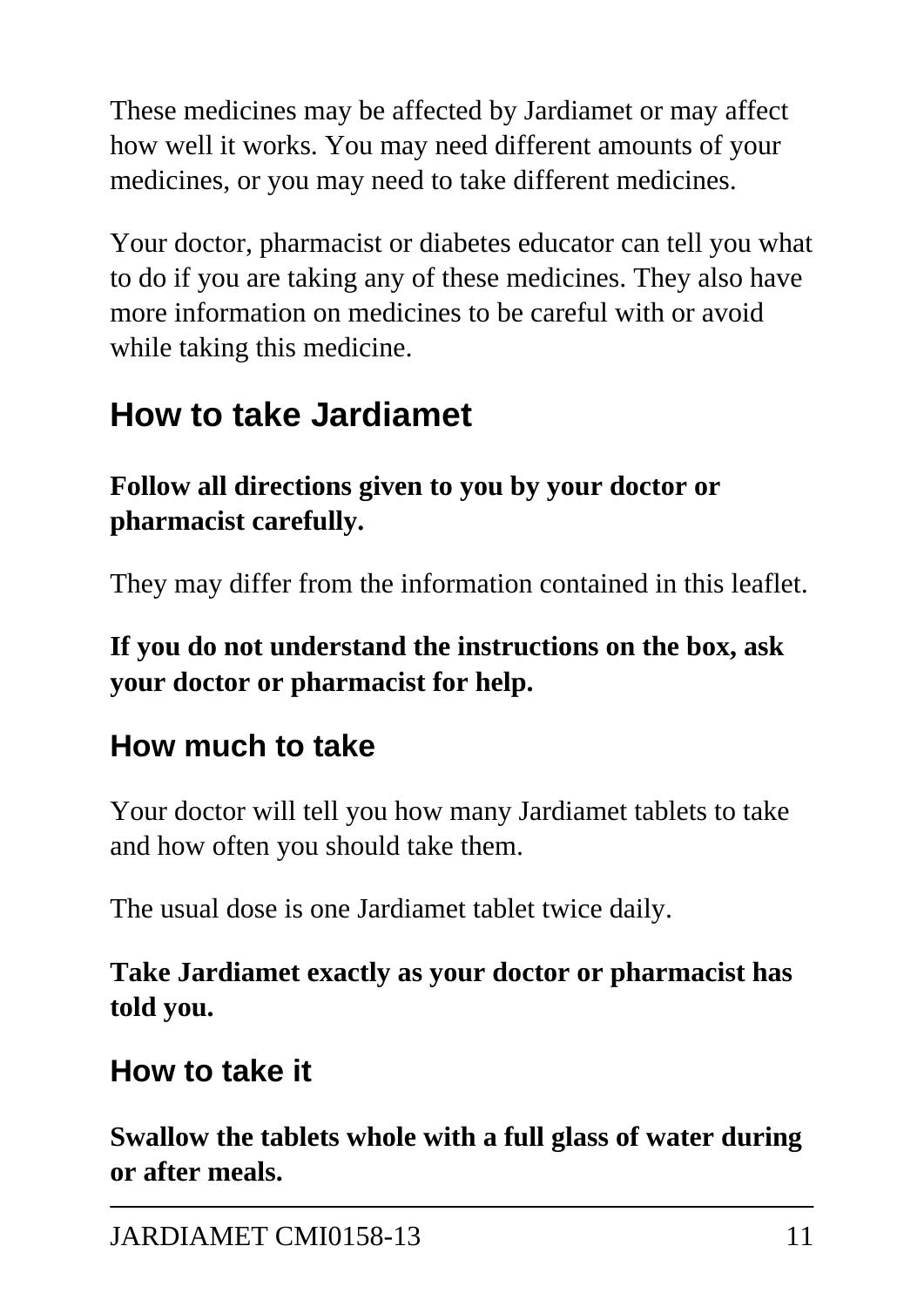This will lessen the chance of a stomach upset.

## **When to take it**

#### **Take your medicine at about the same time each day.**

Taking it at the same time each day will have the best effect. It will also help you remember when to take it.

## **How long to take it**

**It is important that you take Jardiamet every day.**

#### **Continue taking your medicine for as long as your doctor tells you.**

This medicine helps to control your condition, but does not cure it. It is important to keep taking your medicine even if you feel well.

## **If you forget to take it**

**If it is almost time for your next dose, skip the dose you missed and take your next dose when you are meant to.**

**Otherwise, take it as soon as you remember, and then go back to taking your medicine as you would normally.**

#### **Do not take a double dose to make up for the dose that you missed.**

This may increase the chance of you getting an unwanted side effect.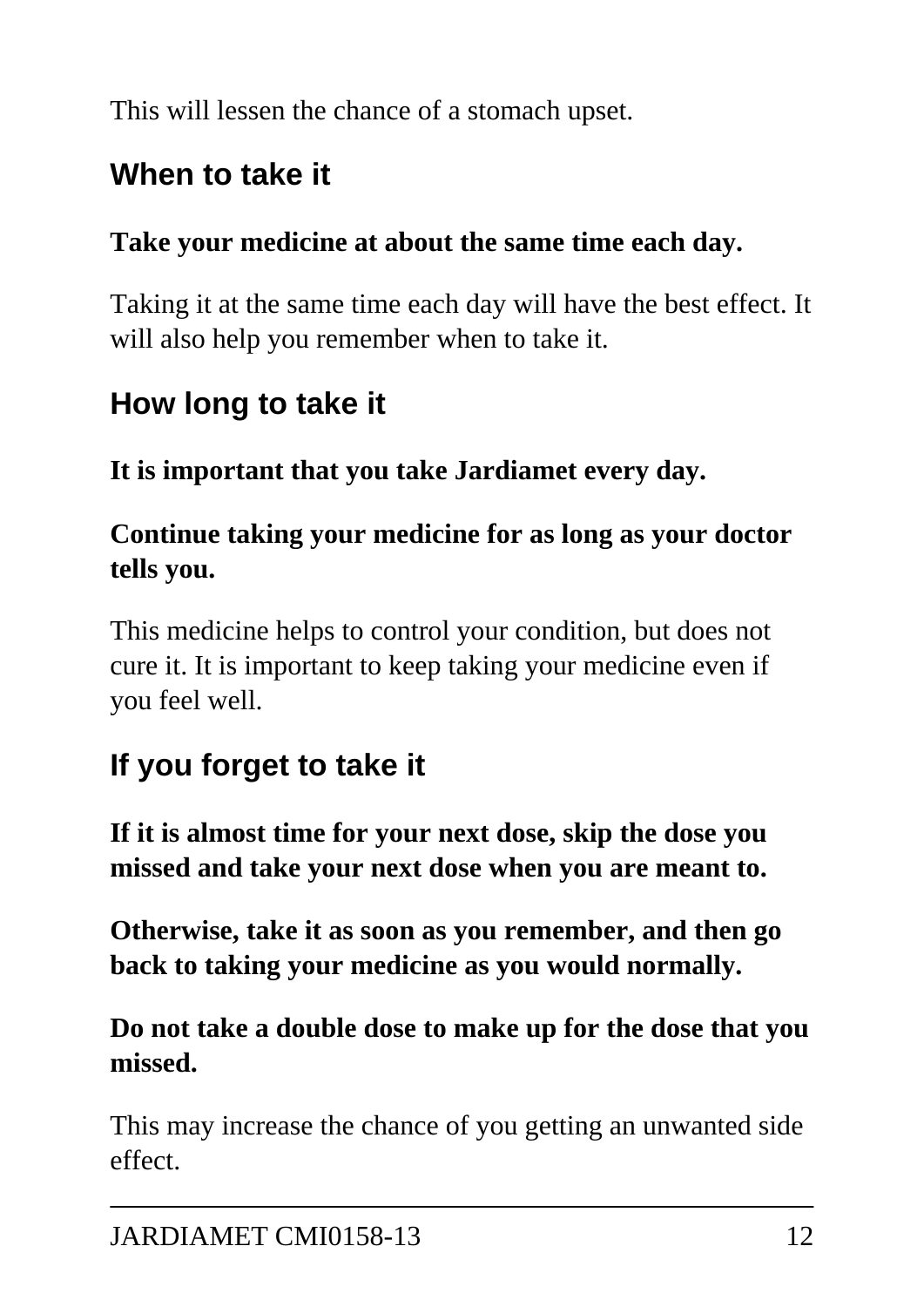**If you are not sure what to do, ask your doctor or pharmacist.**

**If you have trouble remembering to take your medicine, ask your pharmacist for some hints.**

# **If you take too much (overdose)**

**Immediately telephone your doctor or the Poisons Information Centre (telephone 13 11 26) for advice, or go to Emergency at the nearest hospital, if you think that you or anyone else may have taken too much Jardiamet. Do this even if there are no signs of discomfort or poisoning.**

You may need urgent medical attention.

# **While you are taking Jardiamet**

# **Things you must do**

**If you are about to be started on any new medicine, remind your doctor and pharmacist that you are taking Jardiamet.**

**Tell any other doctors, dentists, and pharmacists who treat you that you are taking this medicine.**

**Talk to your doctor about when to stop taking Jardiamet and when to start taking it again if you are about to have surgery or an examination such as an X-ray or scan requiring an injection of iodinated contrast (dye).**

**If you are intending to become pregnant or are pregnant talk to your doctor about alternative medications to**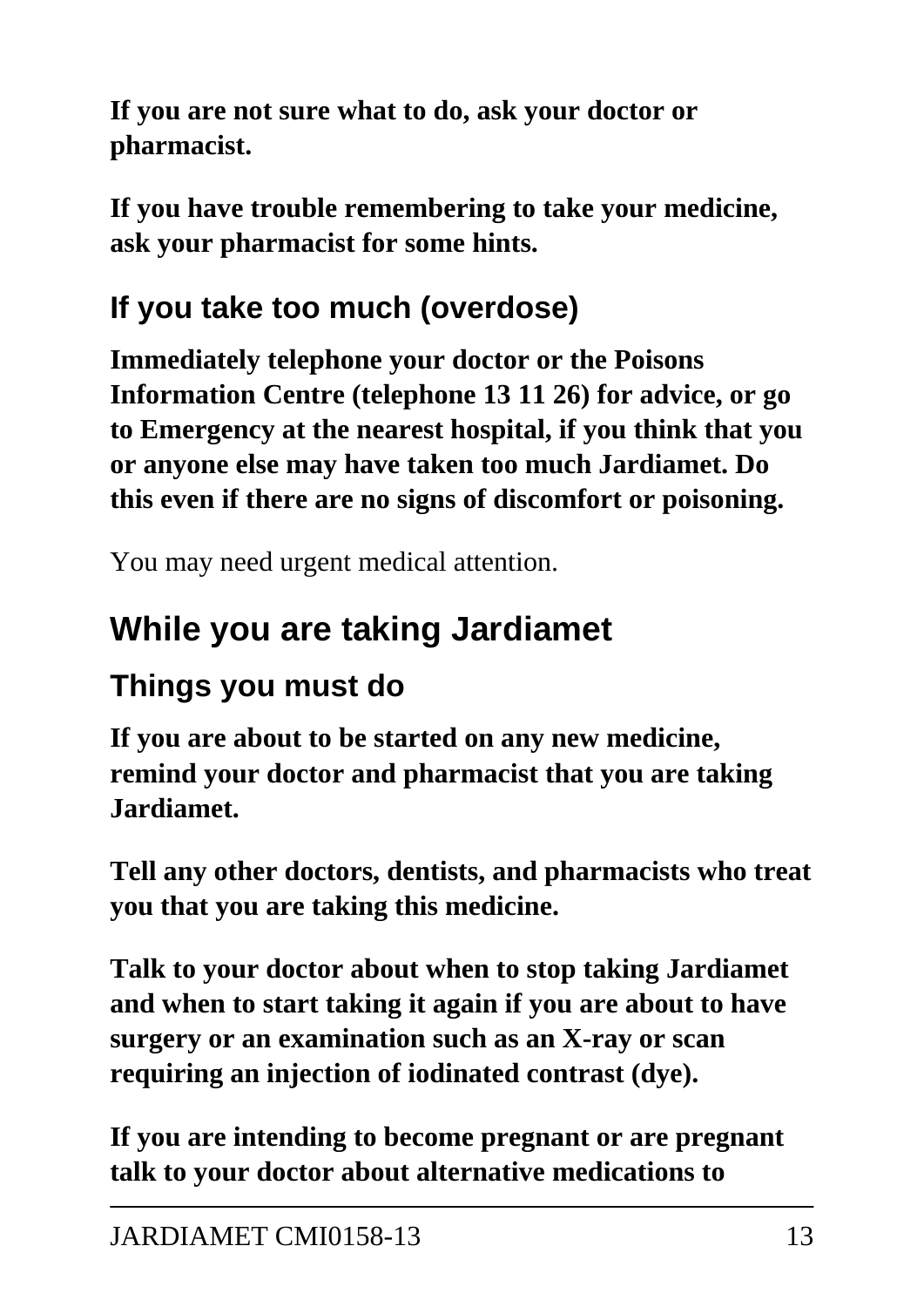**control your blood glucose level. It is important your blood glucose levels are as close to normal as possible at this time.**

#### **If you are about to have any blood tests, tell your doctor that you are taking this medicine.**

It may interfere with the results of some tests.

#### **Keep all of your doctor's appointments so that your progress can be checked.**

Your doctor may want to perform blood tests to check your kidneys and vitamin B12 levels while you are taking Jardiamet.

#### **Follow your doctor's and/or dietician's advice on diet, drinking alcohol and exercise.**

Diet and exercise can help your body use its blood sugar better. It is important to stay on the diet and exercise program recommended by your doctor while taking Jardiamet.

#### **Make sure you check your blood glucose regularly.**

This is the best way to tell if your diabetes is being controlled properly. Your doctor or diabetes educator will show you how and when to do this.

**Check your feet regularly and see your doctor if you notice any problems. Follow any other advice regarding foot care given by your doctor.**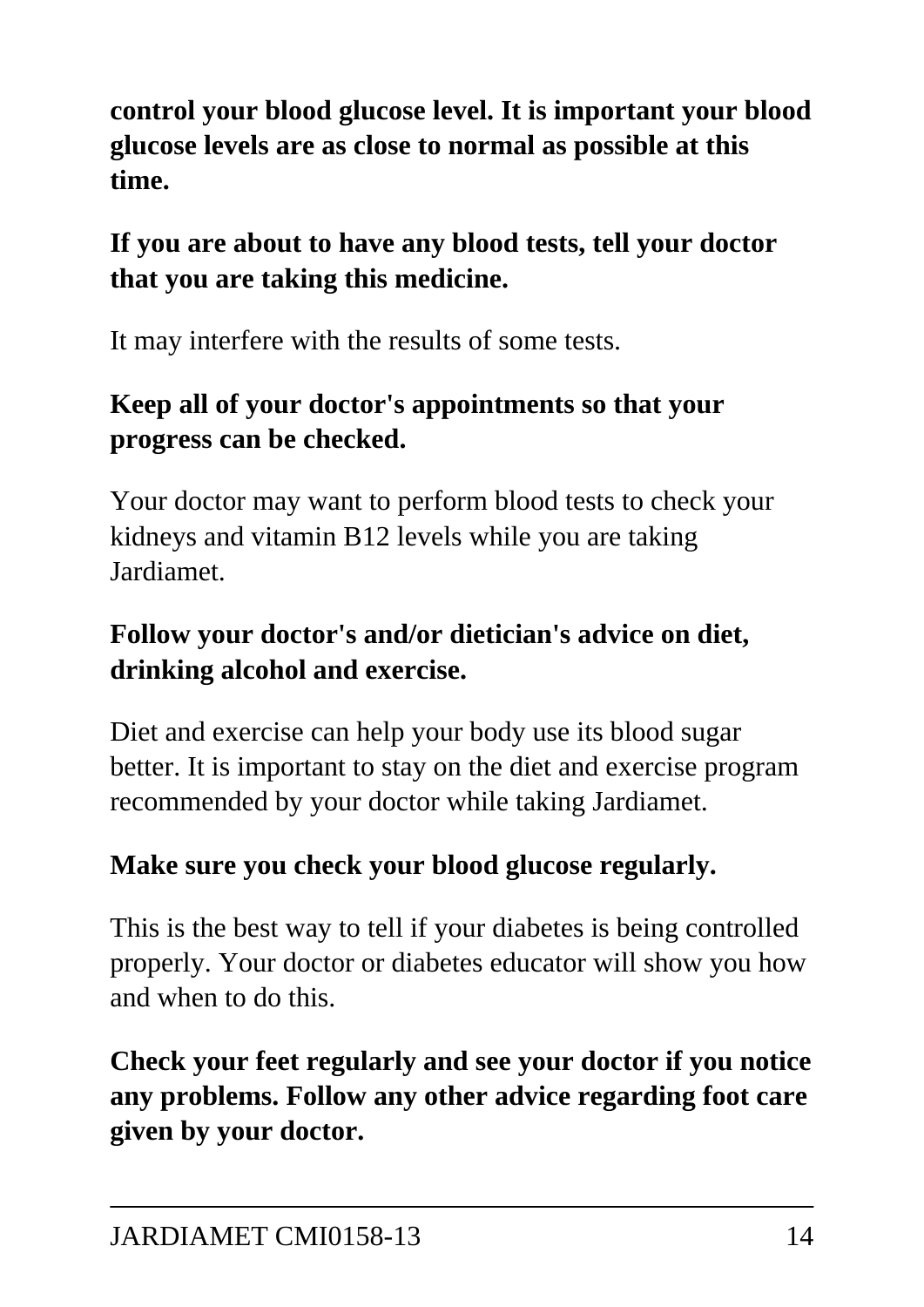#### **Tell your doctor if you become ill or dehydrated, or experience stress, injury, fever, infection, or need surgery.**

Your blood glucose may become difficult to control at these times. You may also be at greater risk of developing a serious condition called lactic acidosis or diabetic ketoacidosis. During these times, your doctor may temporarily replace Jardiamet with insulin.

**Make sure that you, your friends, family and work colleagues can recognise the symptoms of hypoglycaemia and hyperglycaemia and know how to treat them.**

#### **HYPOGLYCAEMIA**

Jardiamet does not normally cause hypoglycaemia, although you may experience it if you take certain other medicines.

Signs of hypoglycaemia may include:

- weakness, trembling or shaking
- sweating
- light-headedness, dizziness, headache or lack of concentration
- irritability, tearfulness or crying
- hunger
- numbness around the lips and tongue.

If not treated quickly, these symptoms may progress to: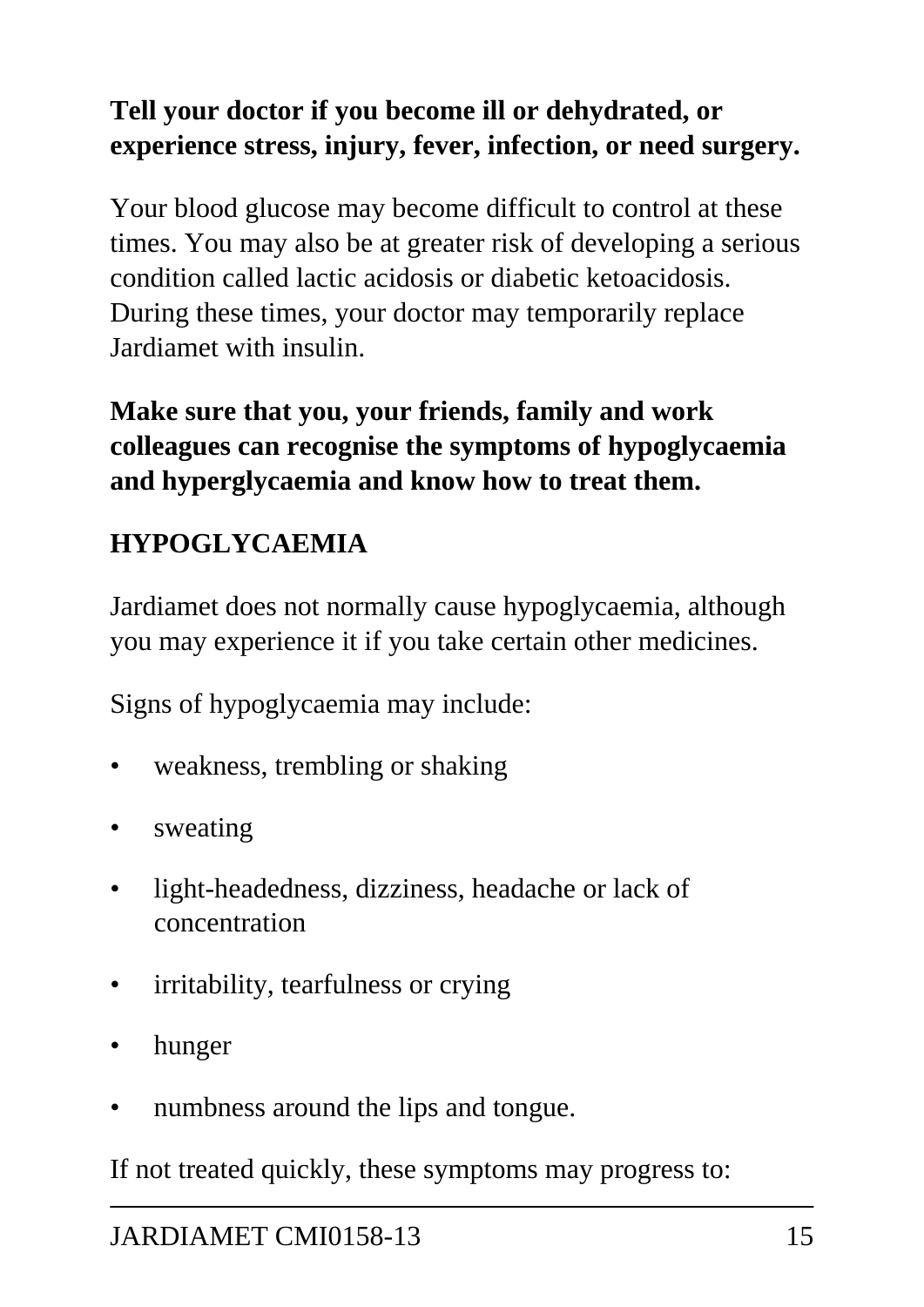- loss of co-ordination
- slurred speech
- confusion
- fits or loss of consciousness.

#### **At the first signs of hypoglycaemia, you need to raise your blood glucose quickly.**

You can do this by taking one of the following:

- 5-7 jelly beans
- 3 teaspoons of sugar or honey
- half a can of non-diet soft drink
- 2-3 concentrated glucose tablets.

#### **Unless you are within 10 to 15 minutes of your next meal or snack, follow up with extra carbohydrates such as plain biscuits, fruit or milk.**

Taking this extra carbohydrate will prevent a second drop in your blood glucose level.

#### **HYPERGLYCAEMIA**

**If you notice the return of any signs of hyperglycaemia, contact your doctor immediately. The risk of hyperglycaemia is increased in the following situations:**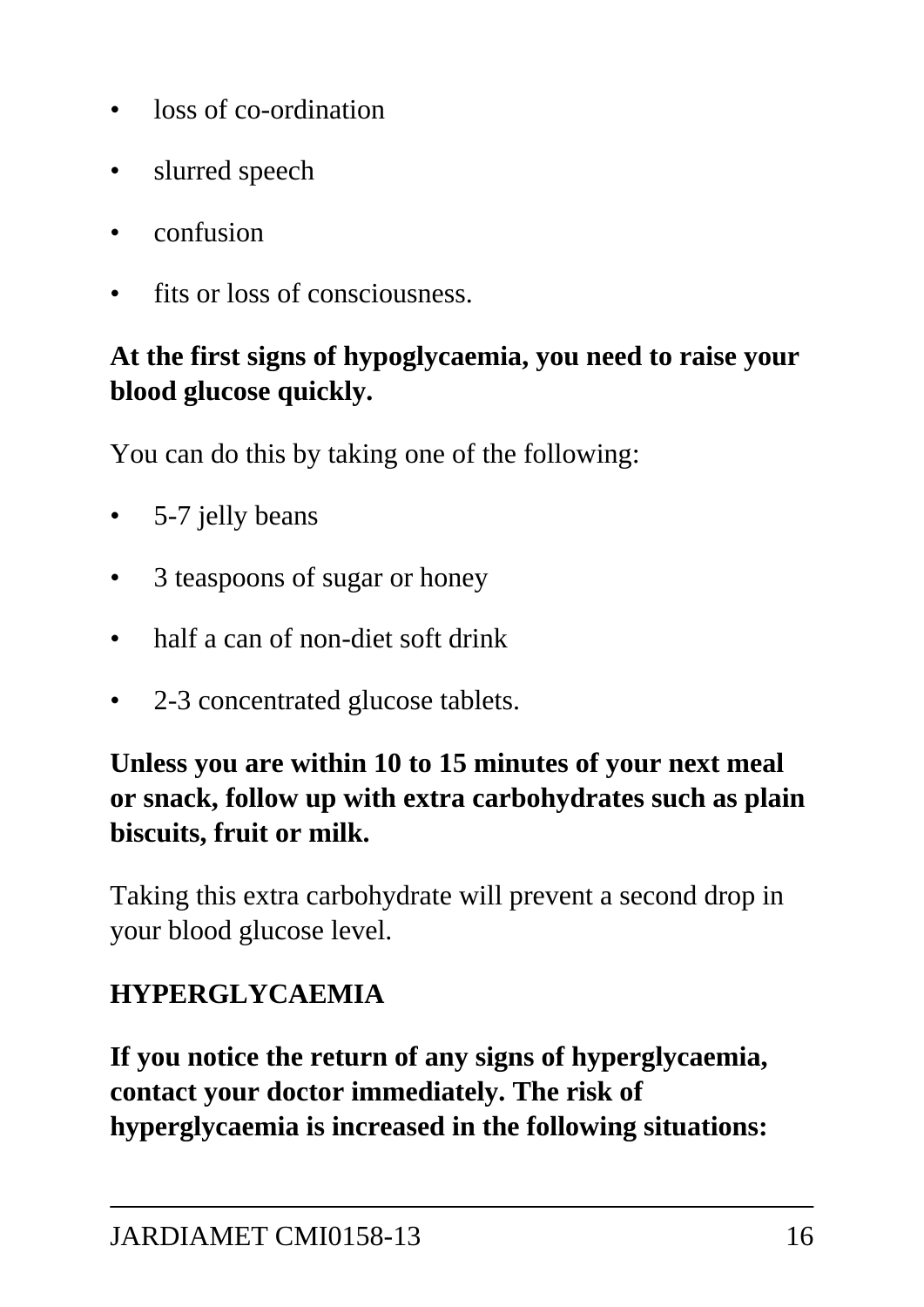- uncontrolled diabetes
- illness, infection or stress
- taking less Jardiamet than prescribed
- taking certain other medicines
- too little exercise
- eating more carbohydrates than normal.

### **Things you must not do**

**Do not take Jardiamet to treat any other complaints unless your doctor tells you to.**

**Do not give your medicine to anyone else, even if they have the same condition as you.**

**Do not stop taking your medicine or lower the dosage without checking with your doctor.**

## **Things to be careful of**

**Be careful driving or operating machinery until you know how Jardiamet affects you.**

When taken with other anti-diabetic medicines, such as sulfonylurea or insulin, your risk of getting low blood sugar is higher.

This may cause dizziness, light-headedness, tiredness, drowsiness in some people. Low blood glucose levels may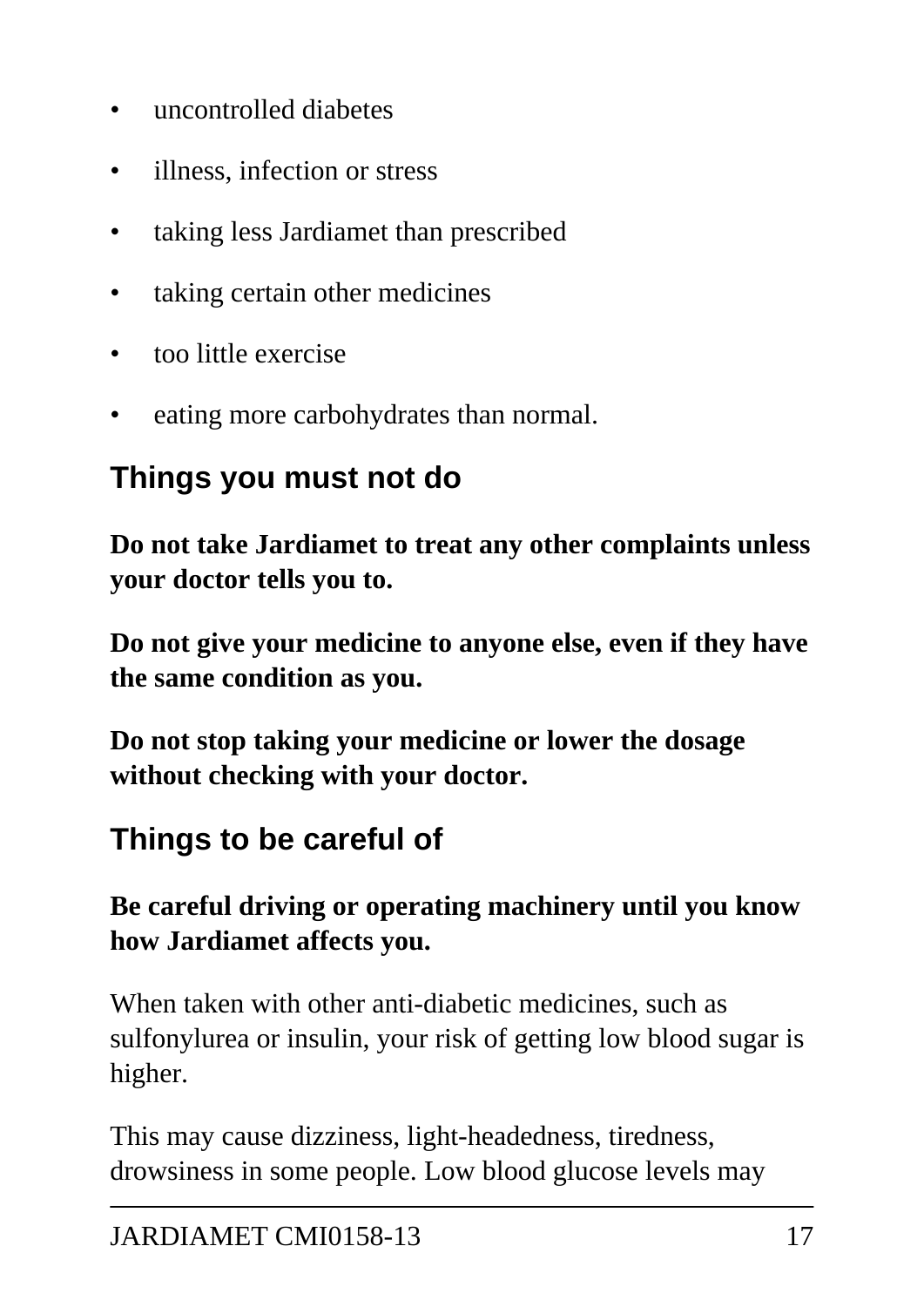also slow your reaction time and affect your ability to drive or operate machinery.

If you have any of these symptoms, do not drive, operate machinery or do anything else that could be dangerous.

#### **Be careful when doing any of the following things, which may increase the risk of your blood glucose becoming too low:**

- drinking alcohol
- not eating enough
- doing unexpected or vigorous exercise.

# **Side effects**

#### **Tell your doctor or pharmacist as soon as possible if you do not feel well while you are taking Jardiamet.**

This medicine helps most people with type 2 diabetes mellitus, but it may have unwanted side effects in a few people.

All medicines can have side effects. Sometimes they are serious, most of the time they are not. You may need medical attention if you get some of the side effects.

#### **Do not be alarmed by the following lists of side effects. You may not experience any of them.**

**Ask your doctor or pharmacist to answer any questions you may have.**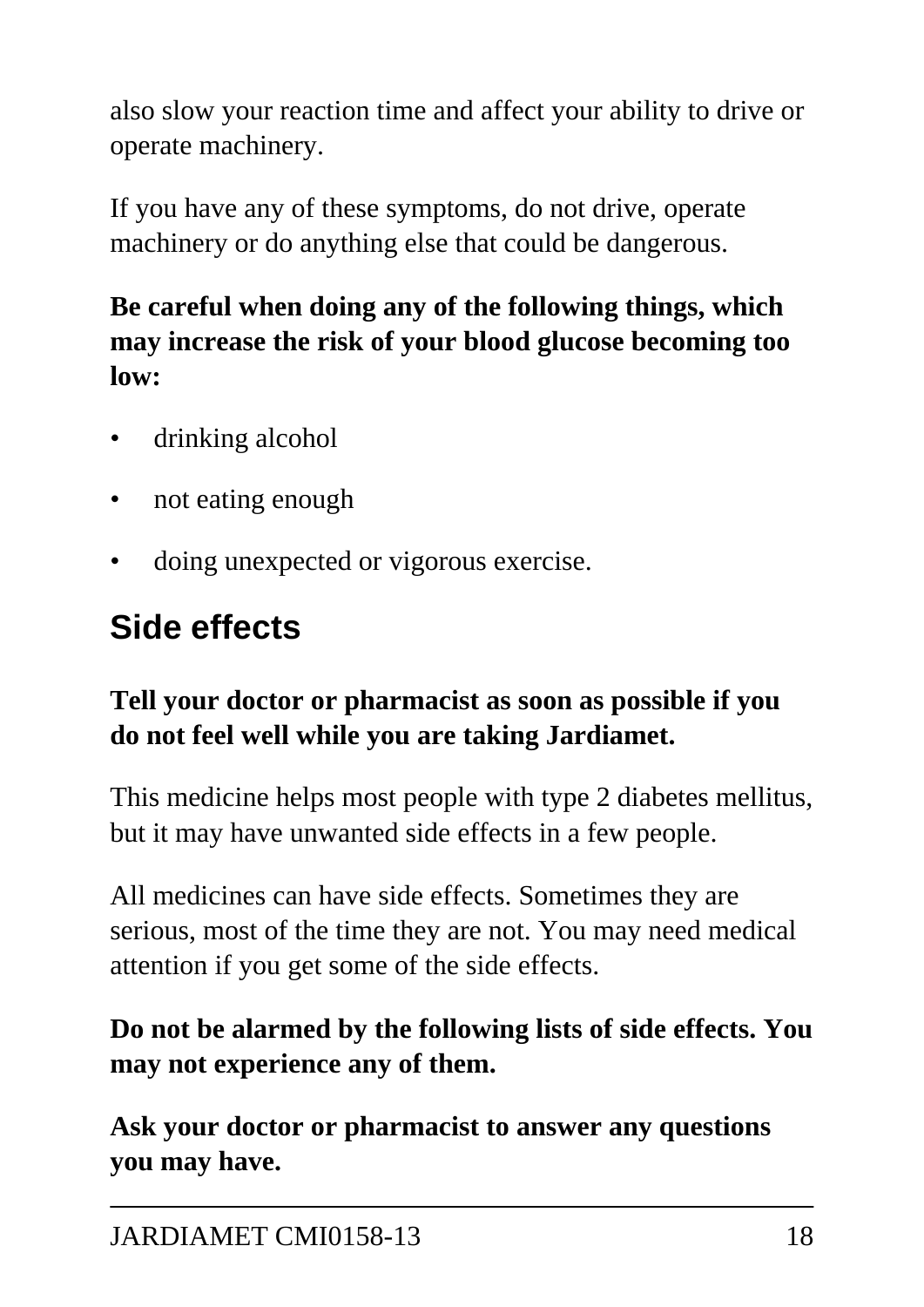#### **If you take Jardiamet, you may be at a greater risk of genital infections and urinary tract infections.**

#### **Tell your doctor or pharmacist if you notice any of the following and they worry you:**

- genital burning, redness, pain and discharge which may be signs of a genital yeast infection
- passing more urine than normal
- itching
- loss in appetite
- loss of taste
- thirst
- diarrhoea or stomach ache
- feeling sick (nausea), vomiting
- constipation.

The above list includes the more common side effects of your medicine. They are usually mild and short-lived.

#### **Tell your doctor as soon as possible if you notice any of the following:**

- burning sensation when passing urine
- urine that appears cloudy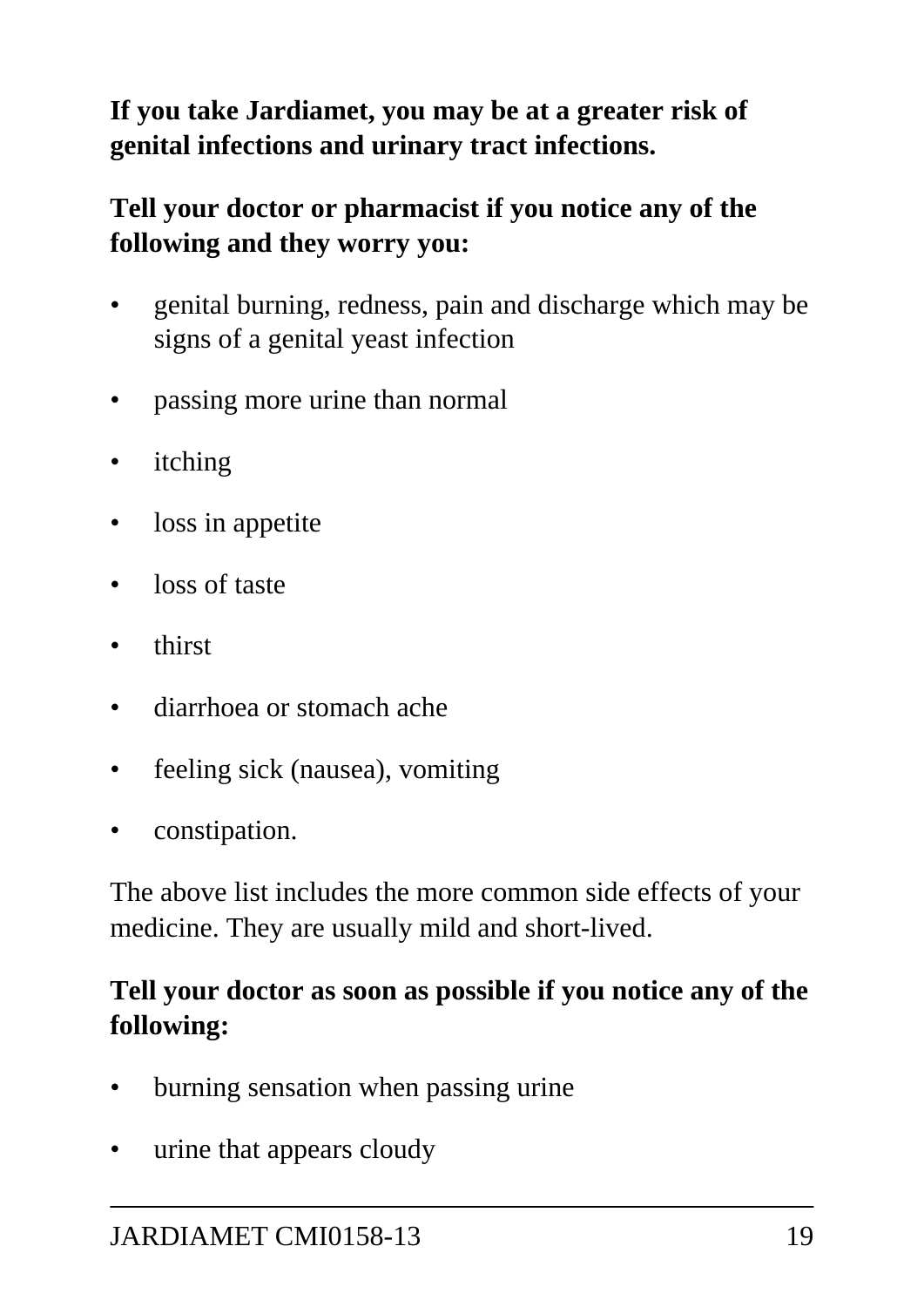- pain in the pelvis, or mid-back pain
- straining or pain when passing urine
- unusual thirst
- light-headedness, or dizziness upon standing
- fainting or loss of consciousness.

The above list includes serious side effects that may require medical attention. Serious side effects are rare.

#### **Tell your doctor immediately if you notice any of the symptoms of low blood sugar such as:**

- sweating
- weakness
- hunger
- dizziness
- trembling
- headache
- flushing or paleness
- numbness
- a fast pounding heartbeat.

Low blood sugar may occur in patients who already take another medication to treat diabetes, such as a sulfonylurea or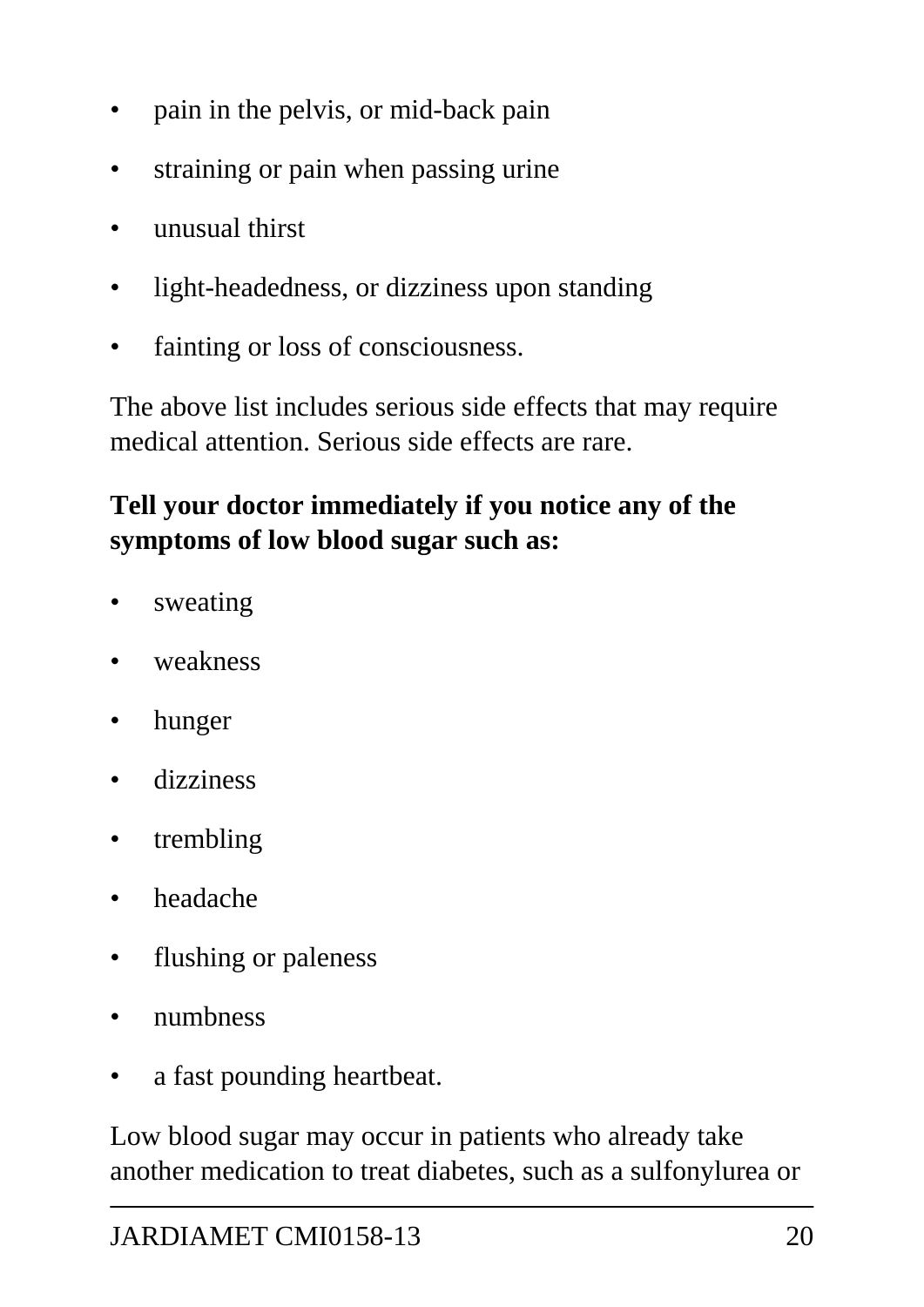insulin. The dose of your sulfonylurea or insulin medicine may need to be reduced while taking Jardiamet.

#### **Tell your doctor immediately if you experience pain or tenderness, itching, swelling in the genital or back passage area, fever or are generally feeling unwell.**

These may be symptoms of a serious and life-threatening infection called Fournier's gangrene. Your doctor may tell you to stop taking Jardiamet.

**Tell your doctor immediately if you experience swelling of the penis that makes it difficult to pull back the skin around the tip of the penis (uncircumcised men).**

#### **Tell your doctor immediately or go to Emergency if you notice any of the following:**

- sudden onset of hives, itching or skin rash
- swelling of the face, lips or tongue which may lead to difficulty swallowing or breathing.

**Tell your doctor immediately or go to Emergency if you notice any of the symptoms of diabetic ketoacidosis such as:**

- rapid weight loss
- feeling sick or being sick
- stomach pain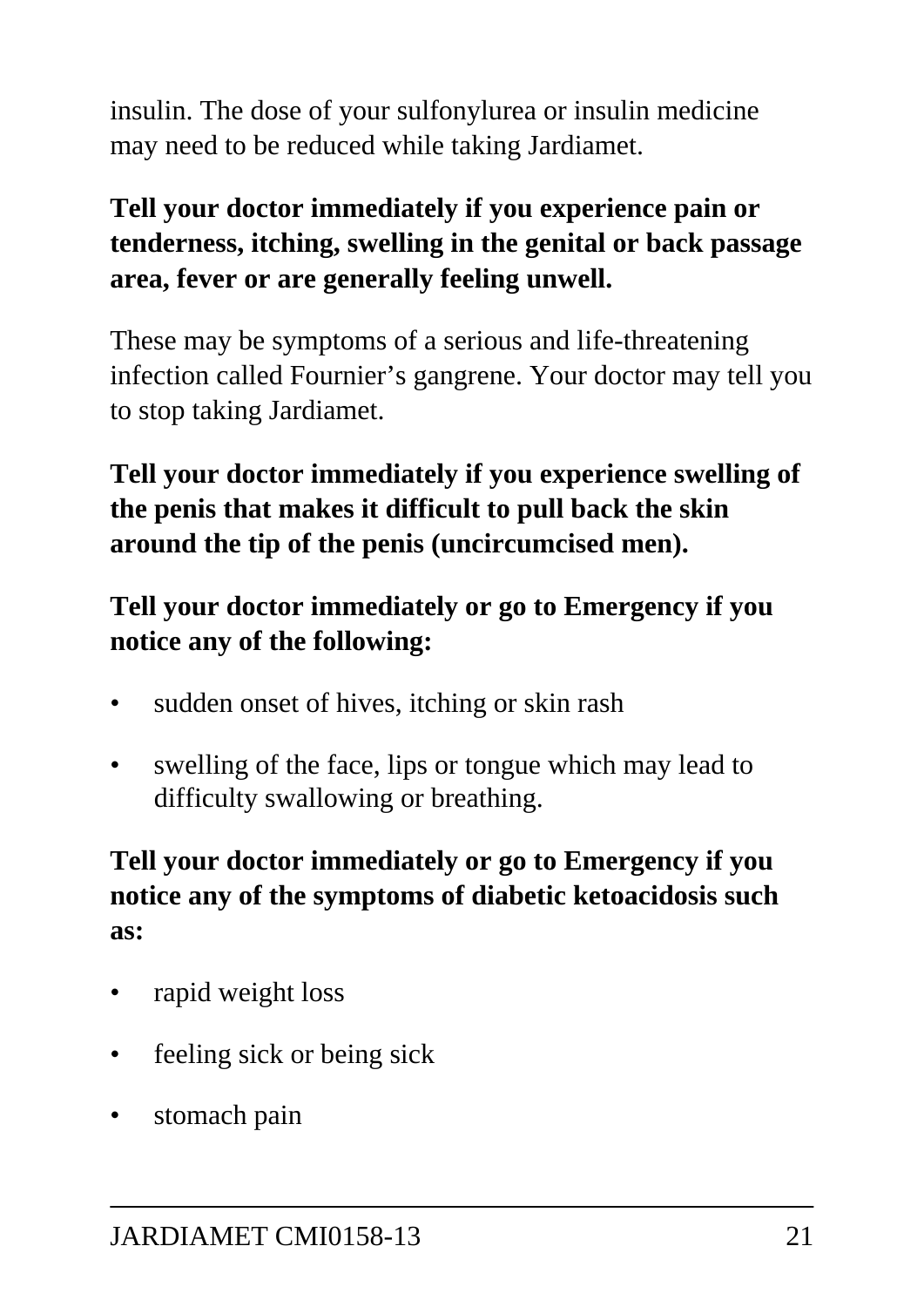- excessive thirst
- fast and deep breathing
- confusion
- unusual sleepiness or tiredness
- a sweet smell to your breath, a sweet or metallic taste in your mouth or a different odour to your urine or sweat.

In rare cases, empagliflozin, one of the active substances in Jardiamet can cause a serious side effect called diabetic ketoacidosis.

#### **Stop taking Jardiamet if you get any of the following symptoms of lactic acidosis and go to Emergency immediately:**

- feeling cold (especially in your arms and legs)
- feeling very weak, tired
- feeling light-headed, dizzy
- severe nausea or vomiting
- feeling uncomfortable
- muscle pain
- drowsiness
- abdominal pain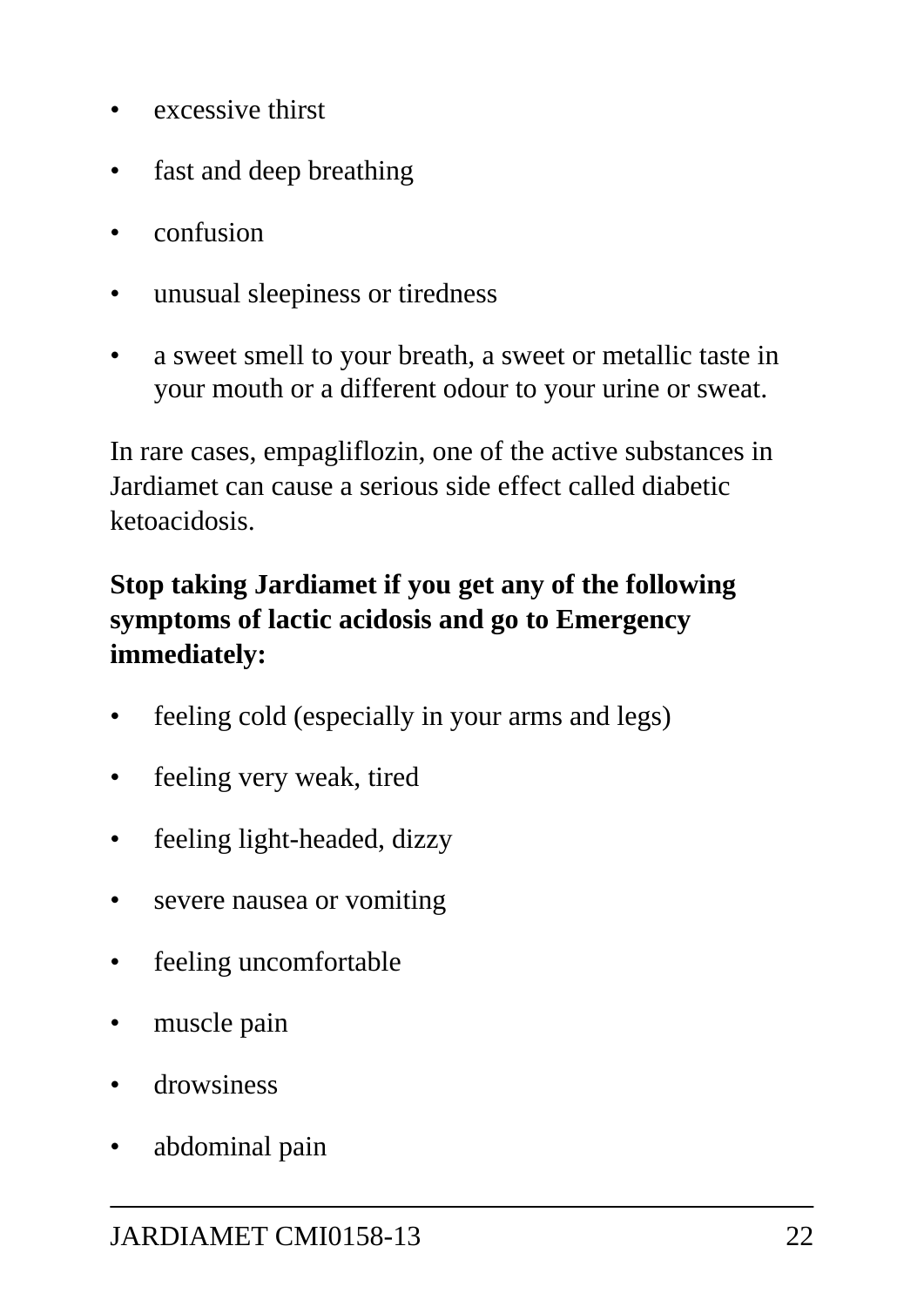- unexplained weight loss
- irregular heartbeat
- rapid or difficult breathing.

In rare cases, metformin, one of the active substances in Jardiamet can cause a serious side effect called lactic acidosis.

This is a medical emergency that can cause death. It is caused by build-up of lactic acid in your blood.

The above list includes very serious side effects. You may need urgent medical attention or hospitalisation. These side effects are very rare.

#### **Tell your doctor or pharmacist if you notice anything that is making you feel unwell.**

Other side effects not listed above may also occur in some people.

Some of these side effects can only be found when your doctor does tests from time to time to check your progress.

# **After using Jardiamet**

## **Storage**

#### **Keep your tablets in the pack until it is time to take them.**

If you take the tablets out of the pack they may not keep well.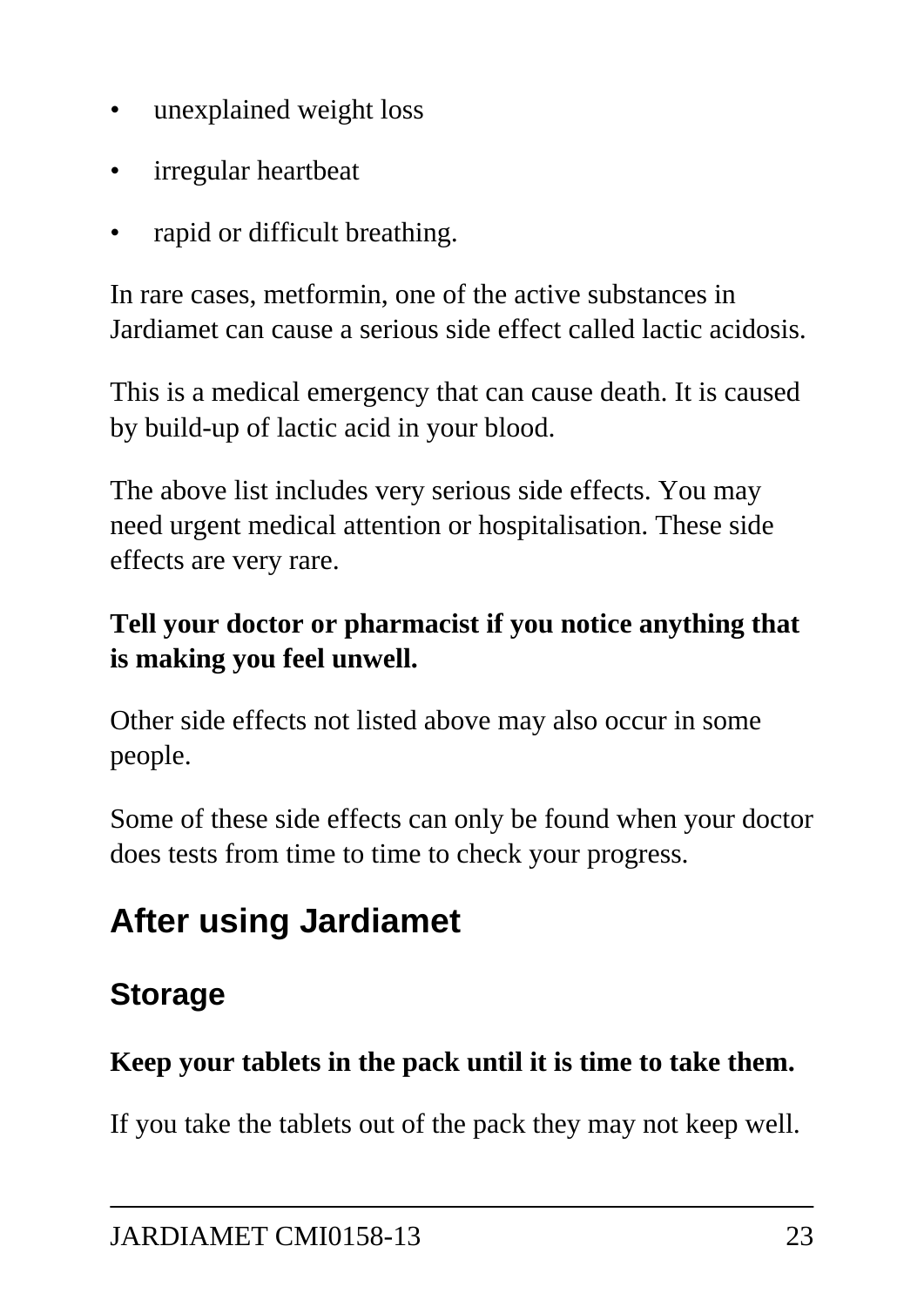**Keep your tablets in a cool dry place where the temperature stays below 30°C.**

**Do not store Jardiamet or any other medicine in the bathroom or near a sink. Do not leave it on a window sill or in the car.**

Heat and dampness can destroy some medicines.

#### **Keep it where children cannot reach it.**

A locked cupboard at least one-and-a-half metres above the ground is a good place to store medicines.

## **Disposal**

**If your doctor tells you to stop taking this medicine or the expiry date has passed, ask your pharmacist what to do with any medicine that is left over.**

# **Product description**

## **What it looks like**

- Jardiamet 5 mg/500 mg tablets are orange yellow, oval, biconvex film-coated tablets. One side is debossed with the Boehringer Ingelheim company symbol and "S5" the other side is debossed with "500".
- Jardiamet 5 mg/850 mg tablets are yellowish white, oval, biconvex film-coated tablets. One side is debossed with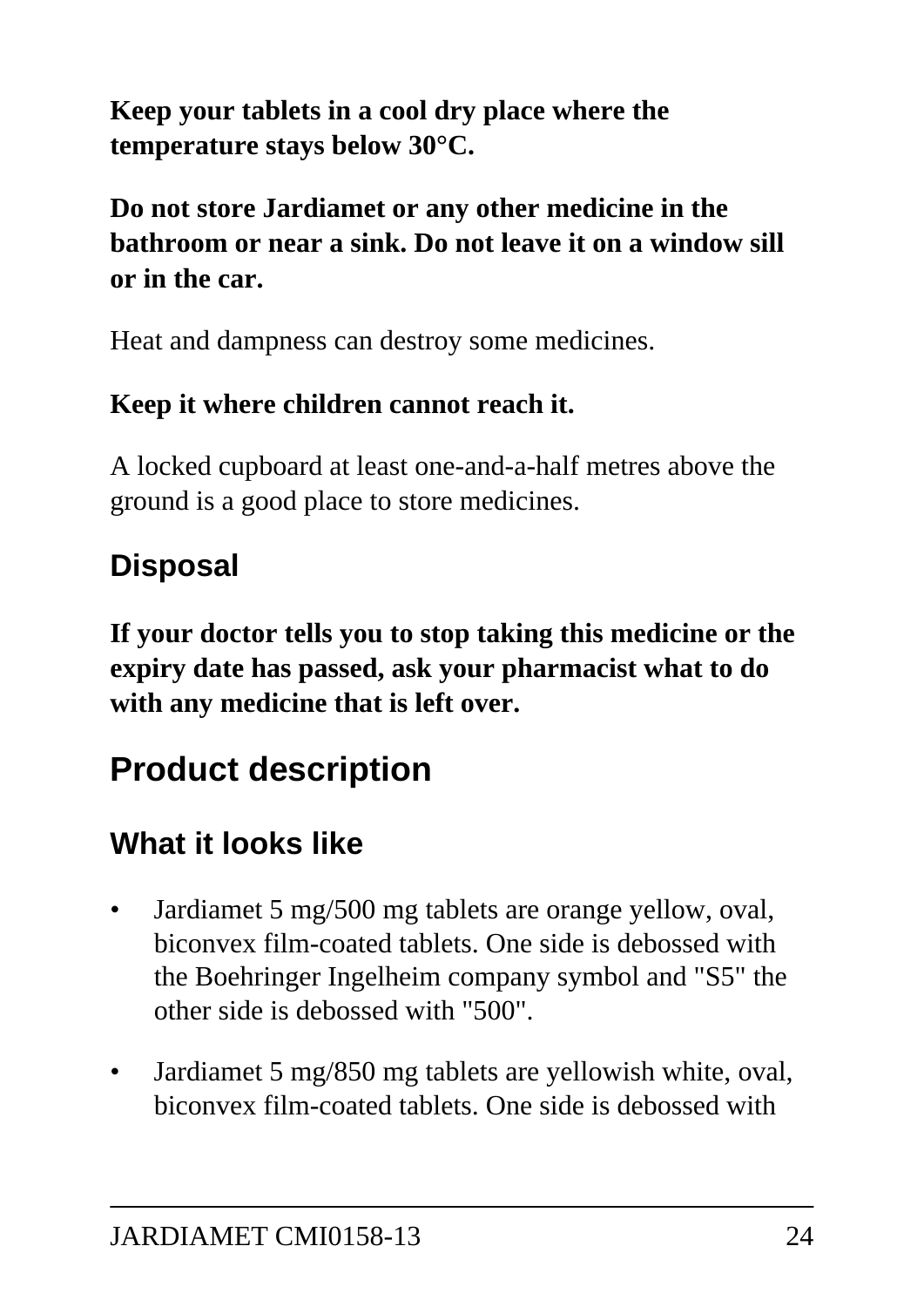Boehringer Ingelheim company symbol and "S5", the other side is debossed with "850".\*

- Jardiamet 5 mg/1000 mg tablets are brownish yellow, oval, biconvex film-coated tablets. One side is debossed with Boehringer Ingelheim company symbol and "S5", the other side is debossed with "1000".
- Jardiamet 12.5 mg/500 mg tablets pale brownish purple, oval, biconvex film-coated tablets. One side is debossed with Boehringer Ingelheim company symbol and "S12", the other side is debossed with "500".
- Jardiamet 12.5 mg/850 mg tablets are pinkish white, oval, biconvex film-coated tablets. One side is debossed with Boehringer Ingelheim company symbol and "S12", the other side is debossed with "850".\*
- Jardiamet 12.5 mg/1000 mg tablets are dark brownish purple, oval, biconvex film-coated tablets. One side is debossed with Boehringer Ingelheim company symbol and "S12", the other side is debossed with "1000".

Jardiamet is available in blister packs containing 14 (sample) and 60 tablets.

\* Not distributed in Australia.

## **Ingredients**

Each Jardiamet 5 mg/500 mg tablet contains 5 mg empagliflozin and 500 mg metformin hydrochloride.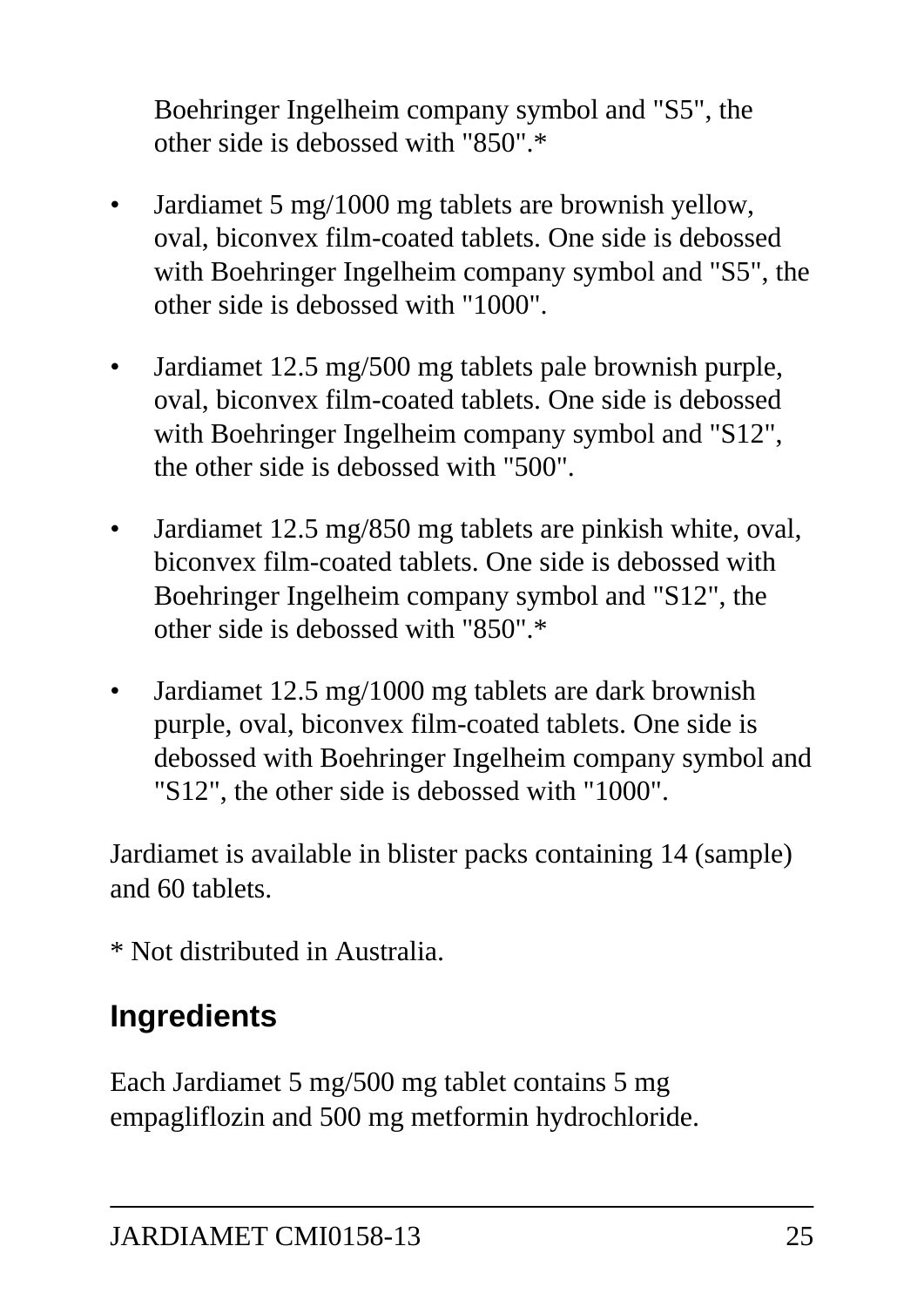Each Jardiamet 5 mg/850 mg tablet contains 5 mg empagliflozin and 850 mg metformin hydrochloride.

Each Jardiamet 5 mg/1000 mg tablet contains 5 mg empagliflozin and 1000 mg metformin hydrochloride.

Each Jardiamet 12.5 mg/500 mg tablet contains 12.5 mg empagliflozin and 500 mg metformin hydrochloride.

Each Jardiamet 12.5 mg/850 mg tablet contains 12.5 mg empagliflozin and 850 mg metformin hydrochloride.

Each Jardiamet 12.5 mg/1000 mg tablet contains 12.5 mg empagliflozin and 1000 mg metformin hydrochloride.

Inactive ingredients:

- copovidone
- maize starch
- colloidal anhydrous silica
- magnesium stearate.

Tablet coating:

- hypromellose
- titanium dioxide
- macrogol 400
- purified talc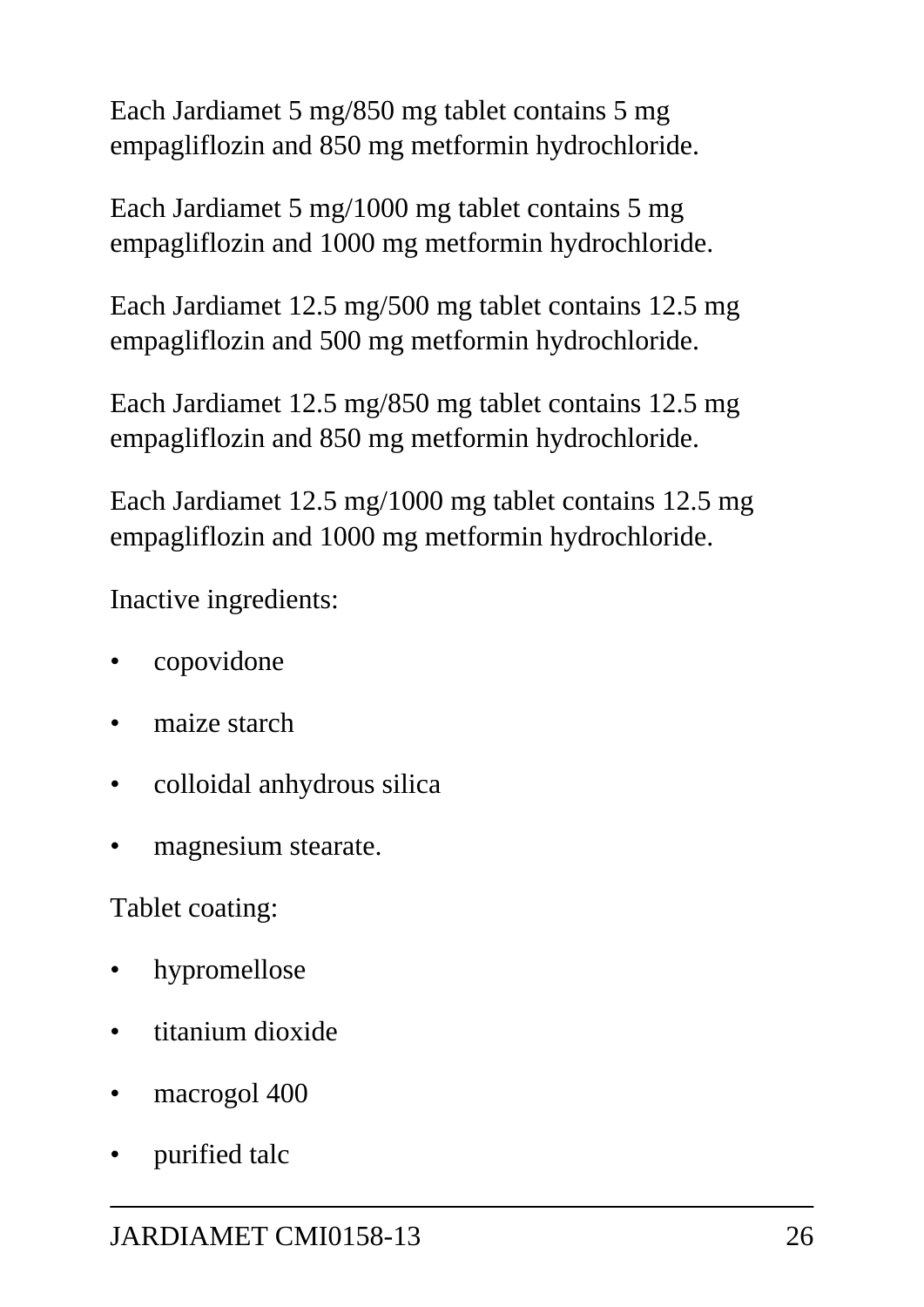- iron oxide yellow  $(5 \text{ mg}/500 \text{ mg}, 5 \text{ mg}/850 \text{ mg}, 5 \text{ mg}/1000)$ mg tablets)
- iron oxide black (12.5 mg/500 mg, 12.5 mg/850 mg, 12.5 mg/1000 mg tablets)
- iron oxide red (12.5 mg/500 mg, 12.5 mg/850 mg, 12.5 mg/1000 mg tablets).

This medicine does not contain lactose, sucrose, gluten, tartrazine or any other azo dyes.

## **Supplier**

Jardiamet is supplied in Australia by:

Boehringer Ingelheim Pty Limited

ABN 52 000 452 308

Sydney NSW

www.boehringer-ingelheim.com.au

This Consumer Medicine Information was updated in October 2021.

® Jardiamet is a registered trade mark of Boehringer Ingelheim.

© Boehringer Ingelheim Pty Limited 2021.